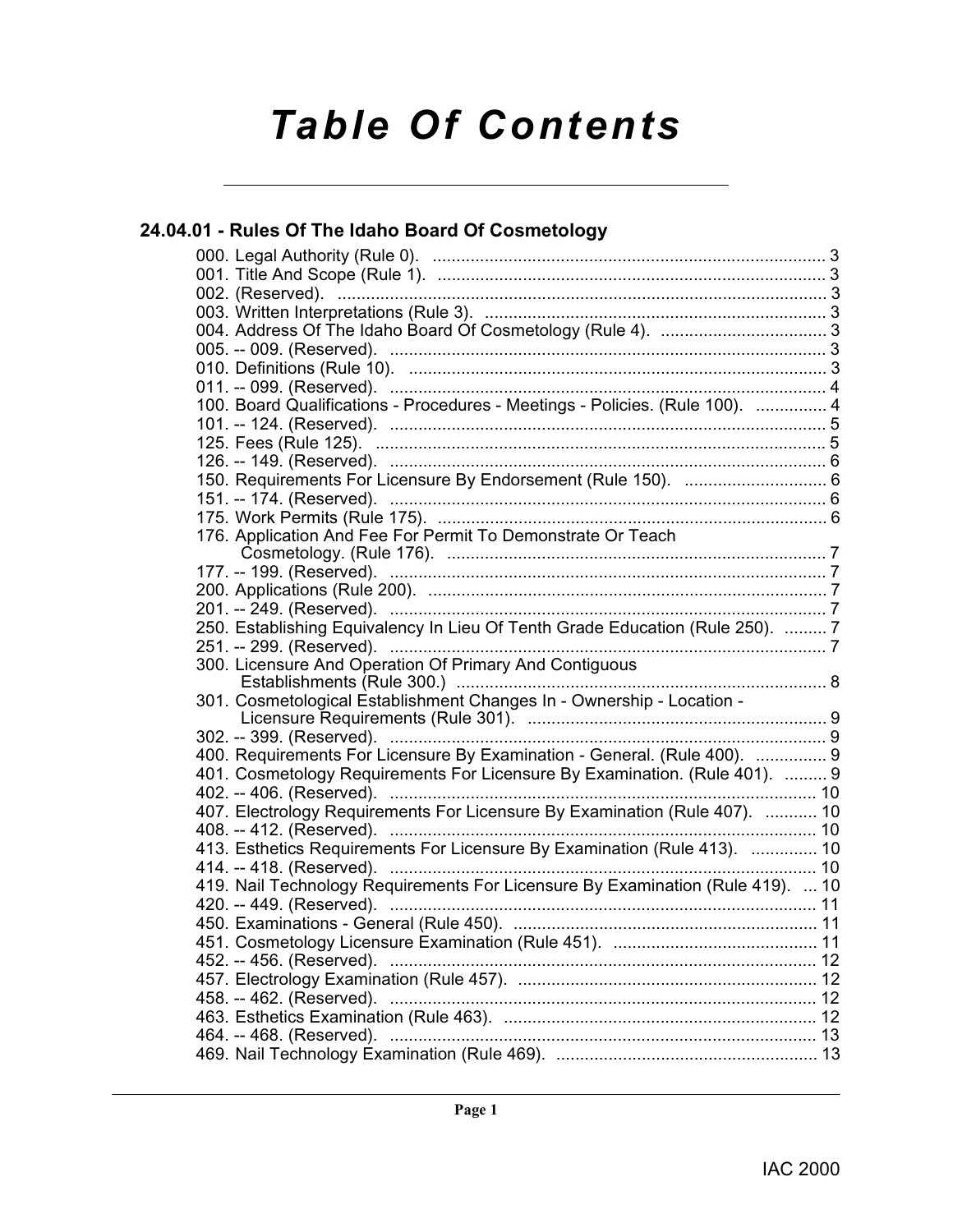# *Table of Contents (cont'd)*

| 470. -- 474. (Reserved). ………………………………………………………………………… 13                    |  |
|-----------------------------------------------------------------------------|--|
|                                                                             |  |
|                                                                             |  |
|                                                                             |  |
|                                                                             |  |
|                                                                             |  |
| 484. -- 486. (Reserved). ………………………………………………………………………… 14                    |  |
|                                                                             |  |
|                                                                             |  |
|                                                                             |  |
|                                                                             |  |
|                                                                             |  |
| 501. -- 539. (Reserved). …………………………………………………………………………… 16                   |  |
| 540. Cosmetological School Changes In - Ownership - Location -              |  |
|                                                                             |  |
|                                                                             |  |
| 550. Rules For Cosmetology Schools Approved                                 |  |
|                                                                             |  |
|                                                                             |  |
| 560. Rules For Cosmetology Schools Teaching Esthetics (Rule 560).  18       |  |
| 561. -- 569. (Reserved). ………………………………………………………………………… 19                    |  |
| 570. Rules For Cosmetology Schools Teaching Nail Technology (Rule 570).  19 |  |
|                                                                             |  |
|                                                                             |  |
| 601. -- 699. (Reserved). ………………………………………………………………………… 22                    |  |
| 700. Cosmetology - Electrology, Esthetics, And Nail Technology              |  |
|                                                                             |  |
|                                                                             |  |
|                                                                             |  |
|                                                                             |  |
|                                                                             |  |
|                                                                             |  |
|                                                                             |  |
|                                                                             |  |
|                                                                             |  |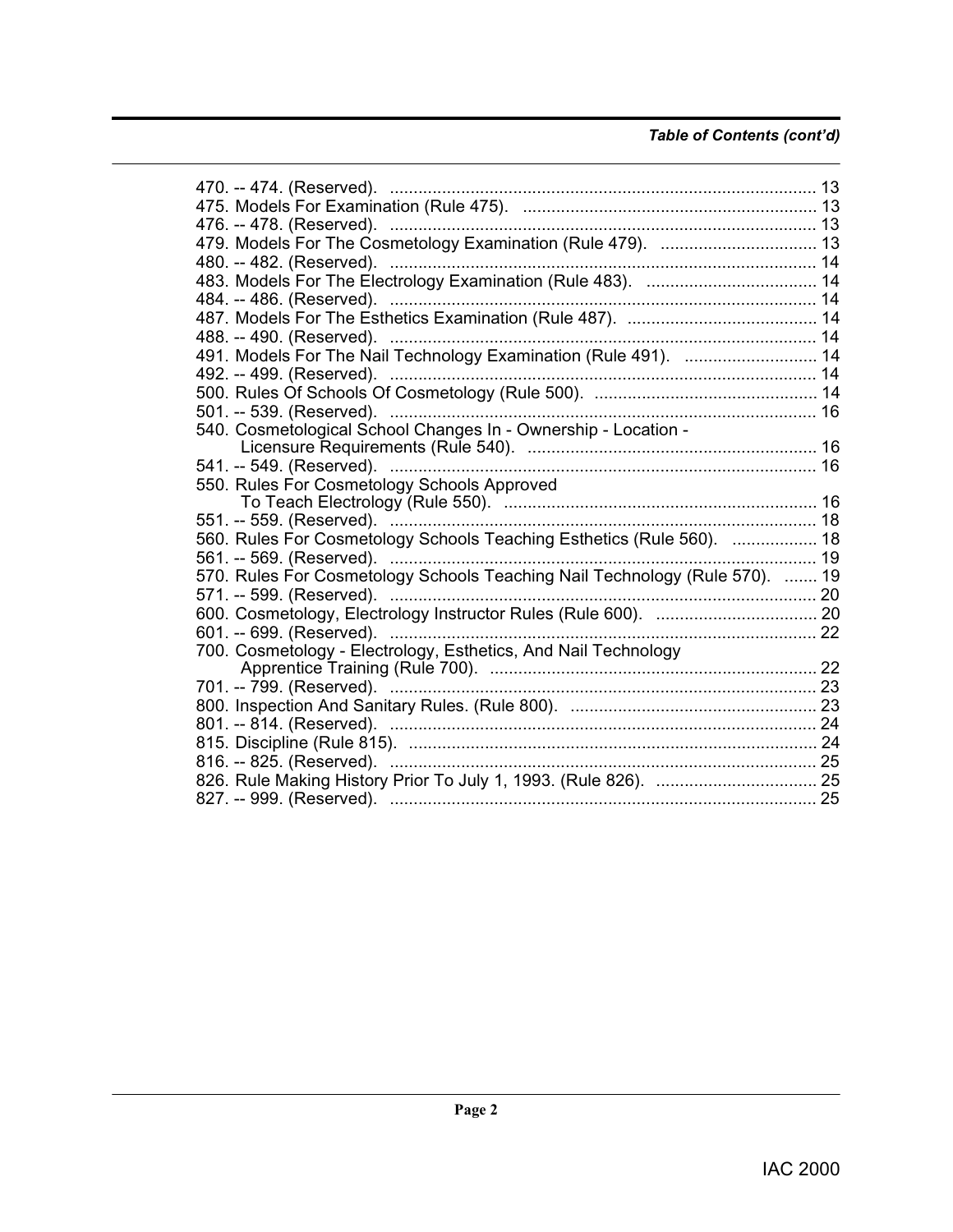#### **IDAPA 24 TITLE 04 Chapter 01**

### **24.04.01 - RULES OF THE IDAHO BOARD OF COSMETOLOGY**

#### <span id="page-2-17"></span><span id="page-2-1"></span><span id="page-2-0"></span>**000. LEGAL AUTHORITY (Rule 0).**

These rules are hereby prescribed and established pursuant to the authority vested in the Idaho Board of Cosmetology by the provisions of Section 54-821, Idaho Code. (7-1-97)

#### <span id="page-2-22"></span><span id="page-2-2"></span>**001. TITLE AND SCOPE (Rule 1).**

These rules shall be cited as IDAPA 24.04.01, "Rules of the Idaho Board of Cosmetology". (7-1-97)

#### <span id="page-2-3"></span>**002. (RESERVED).**

#### <span id="page-2-23"></span><span id="page-2-4"></span>**003. WRITTEN INTERPRETATIONS (Rule 3).**

The board may have written statements which pertain to the interpretation of the rules of this chapter. Such interpretations, if any, are available for public inspection and copying at cost in the main office of the Bureau of Occupational Licenses. (7-1-97)

#### <span id="page-2-8"></span><span id="page-2-5"></span>**004. ADDRESS OF THE IDAHO BOARD OF COSMETOLOGY (Rule 4).**

Carmen Westberg, Chief Bureau of Occupational Licenses Owyhee Plaza 1109 Main Street, Suite 220 Boise, Idaho 83702 (7-1-97)

<span id="page-2-6"></span>**005. -- 009. (RESERVED).**

#### <span id="page-2-7"></span>**010. DEFINITIONS (Rule 10).**

- <span id="page-2-16"></span><span id="page-2-14"></span>**01.** Gender. Any reference to a gender shall mean both masculine and feminine. (7-1-97)
- <span id="page-2-10"></span><span id="page-2-9"></span>**02. Board**. The Idaho Board of Cosmetology as prescribed in Section 54-802, Idaho Code. (7-1-97)

**03. Bureau**. The Bureau of Occupational Licenses, Section 67-2601, Idaho Code. By authority delegated in written agreement, the Bureau of Occupational Licenses will act as the agent of the Board, in assisting the Board to carry out its duties as outlined in law and rule. (7-1-97) the Board to carry out its duties as outlined in law and rule.

**04.** Chief. The Bureau Chief of the Bureau of Occupational Licenses as established by Section 67-<br>(7-1-97) (7-1-97) 2602, Idaho Code.

<span id="page-2-13"></span><span id="page-2-12"></span>

| 05. | <b>Current License.</b> An unexpired license in good standing. | $(7-1-97)$ |
|-----|----------------------------------------------------------------|------------|
|-----|----------------------------------------------------------------|------------|

<span id="page-2-18"></span><span id="page-2-15"></span><span id="page-2-11"></span>**06.** Establishment. A licensed cosmetological establishment. (7-1-97)

**07. Record Of Instruction**. The final documentation submitted by a school or, in the case of an apprentice, the instructor, detailing the total hours and operations completed by a student. (7-1-97)

**08. Certificate Of Graduation**. A signed, notarized statement from a school or, in the case of an apprentice, the instructor, which indicates that the student has fulfilled all requirements of that school or apprenticeship and is eligible for examination. (7-1-97)

- <span id="page-2-19"></span>**09. Rules**. The rules of the board. (7-1-97)
- <span id="page-2-20"></span>**10. School**. A licensed school of cosmetology. (7-1-97)
- <span id="page-2-21"></span>**11. School Of Electrology/Esthetics**. A licensed school of cosmetology approved to teach electrology/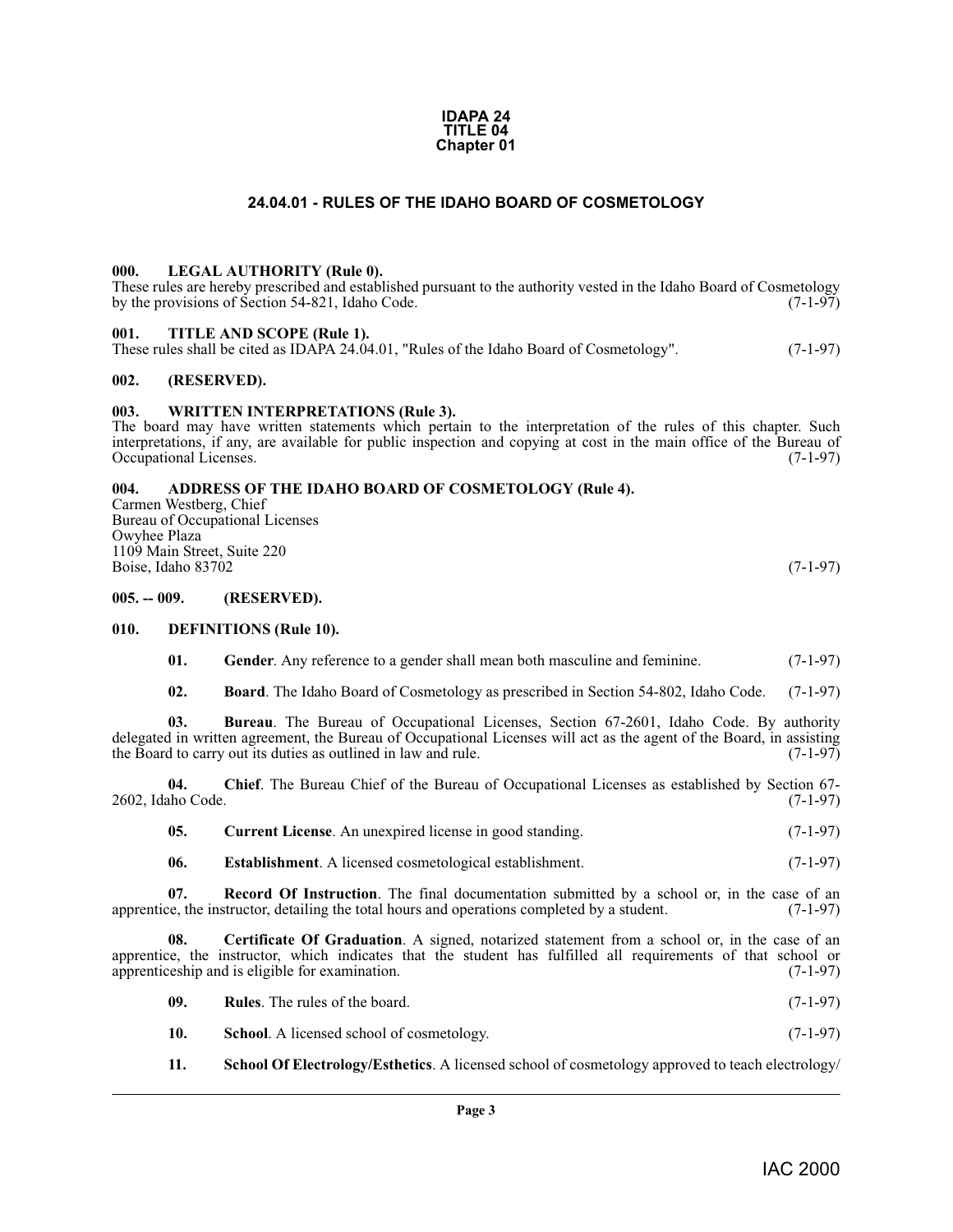esthetics (7-1-97)

<span id="page-3-7"></span><span id="page-3-6"></span><span id="page-3-5"></span>**12. Endorsement Certification**. In accordance with Section 54-812, Idaho Code. (7-1-97)

<span id="page-3-4"></span><span id="page-3-3"></span>**01. Board Member Qualifications**. (7-1-97)

**13. Hospital Grade**. Hospital grade means a sanitizing agent registered by the Environmental Protection Agency as an effective germicidal/bactericidal, fungicidal, and virucidal disinfectant when used in accordance with the manufacturer's instructions. (7-1-97) accordance with the manufacturer's instructions.

**14. First-Aid Kit**. First-aid kit means a commercially packaged and identifiable assortment of medical supplies, including adhesive bandages, skin antiseptic, bio-hazard disposable container, disposable gloves, and gauze, which may be used for cleaning and protecting blood spills and other minor emergency traumas of the human body.

 $(7-1-99)$ 

### <span id="page-3-0"></span>**011. -- 099. (RESERVED).**

### <span id="page-3-1"></span>**100. BOARD QUALIFICATIONS - PROCEDURES - MEETINGS - POLICIES. (Rule 100).**

<span id="page-3-2"></span>

| The Cosmetology board member shall meet the requirements set forth in Section 54-829, Idaho<br>a.<br>Code.                  |               | $(7-1-97)$                                                                                            |            |
|-----------------------------------------------------------------------------------------------------------------------------|---------------|-------------------------------------------------------------------------------------------------------|------------|
| individual must:                                                                                                            | b.            | Cosmetology school representative: To be eligible for appointment to the Cosmetology Board the        | $(7-1-97)$ |
|                                                                                                                             | i.            | Currently hold a license as a cosmetologist in this state; and                                        | $(7-1-97)$ |
|                                                                                                                             | ii.           | For the three (3) years immediately preceding appointment meet the following requirements:            | $(7-1-97)$ |
|                                                                                                                             | (1)           | Monetary interest in school ownership; and                                                            | $(7-1-97)$ |
|                                                                                                                             | (2)           | Actively involved in school management.                                                               | $(7-1-97)$ |
| C <sub>1</sub><br>board member shall:                                                                                       |               | Electrologist/Esthetician board member qualification requirements - the Electrology/esthetics         | $(7-1-97)$ |
|                                                                                                                             | i.            | Be at least twenty-five (25) years of age; and                                                        | $(7-1-97)$ |
|                                                                                                                             | ii.           | Be a resident of this state for at least five (5) years prior to appointment; and                     | $(7-1-97)$ |
| iii.<br>preceding appointment; and                                                                                          |               | Have been engaged in the practice of electrology/esthetics for at least three (3) years immediately   | $(7-1-97)$ |
|                                                                                                                             | iv.           | Be a licensed electrologist/esthetician under the provisions of this act.                             | $(7-1-97)$ |
|                                                                                                                             | 02.           | <b>Board Meetings - Dates - Places.</b>                                                               | $(7-1-97)$ |
| a.<br>of February, June and October.                                                                                        |               | The board shall meet at least three (3) times a year in regular session beginning on the first Monday | $(7-1-97)$ |
|                                                                                                                             | $\mathbf b$ . | Board meetings will be held in Boise, Idaho, at the bureau.                                           | $(7-1-97)$ |
| Dates and places of board meetings may be changed and other meetings scheduled by the action of<br>a majority of the board. |               | $(7-1-97)$                                                                                            |            |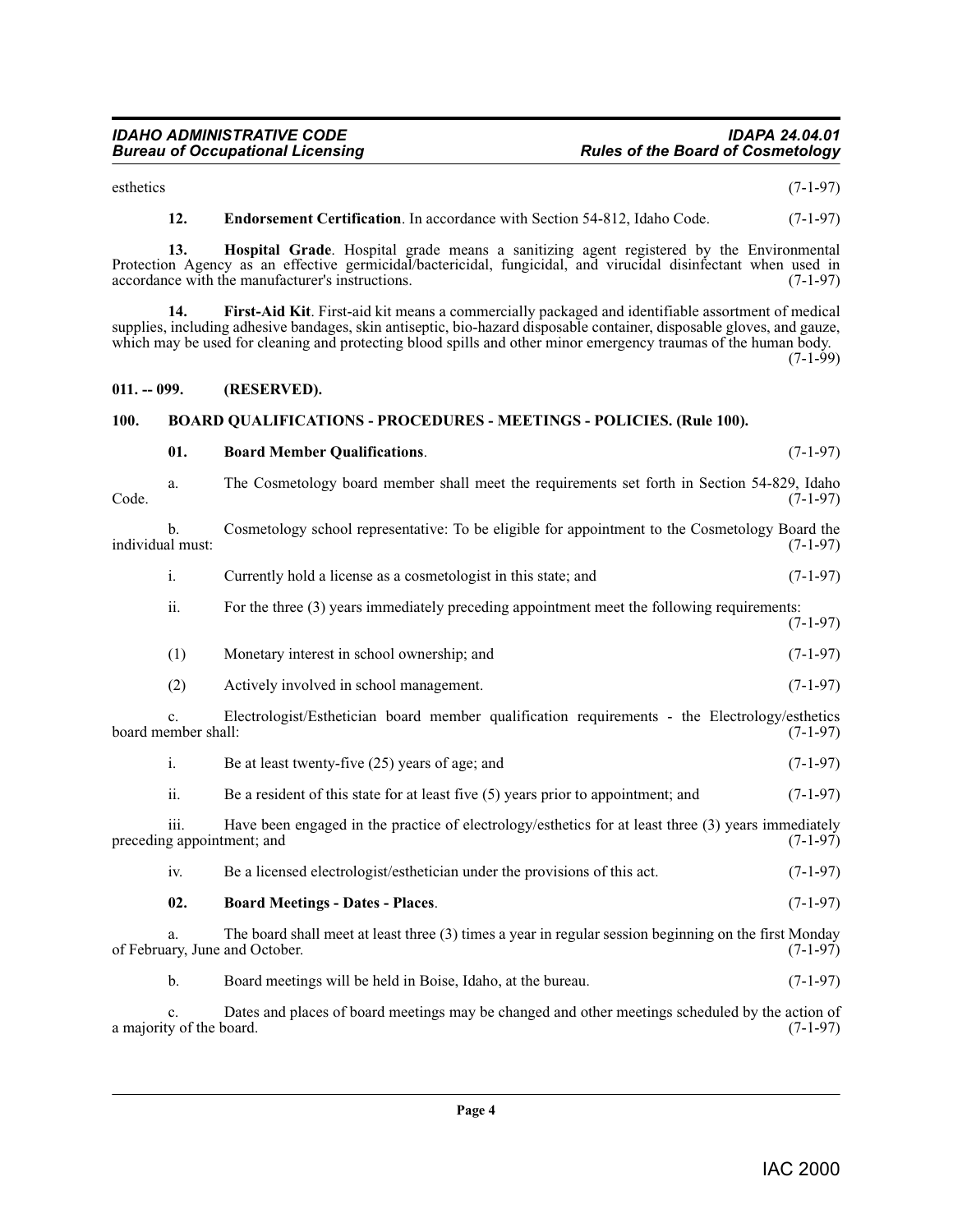# <span id="page-4-0"></span>**101. -- 124. (RESERVED).**

<span id="page-4-4"></span><span id="page-4-3"></span><span id="page-4-2"></span><span id="page-4-1"></span>

| 125.    |               | FEES (Rule 125).<br>Fees are established in accord with Section 54-818, Idaho Code, as follows:   | $(7-1-97)$  |
|---------|---------------|---------------------------------------------------------------------------------------------------|-------------|
|         | 01.           | <b>Original Registrations, Licenses, And Annual Renewals.</b>                                     | $(7-1-97)$  |
|         | a.            | Cosmetological establishment, original registration - Fifty dollars (\$50).                       | $(7-1-97)$  |
|         | b.            | Cosmetological establishment, annual renewals - Thirty-five dollars (\$35).                       | $(3-18-99)$ |
|         | c.            | Retail cosmetics Dealer, original registration - Fifty dollars (\$50).                            | $(7-1-97)$  |
|         | d.            | Retail cosmetics dealer, annual renewals - Thirty-five dollars (\$35).                            | $(3-18-99)$ |
|         | e.            | Makeover or glamour photography business, original registration - Fifty dollars (\$50).           | $(3-18-99)$ |
|         | f.            | Makeover or glamour photography business, annual renewals - Thirty-five dollars (\$35). (3-18-99) |             |
|         | g             | Domestic school of cosmetology, original registration - Five hundred dollars (\$500).             | $(7-1-97)$  |
|         | h.            | Domestic school of cosmetology, annual renewals - One hundred fifty dollars (\$150).              | $(7-1-97)$  |
|         | i.            | Registered cosmetologist, original license/annual renewals - Twenty-five dollars (\$25).          | $(3-18-99)$ |
|         | j.            | Nail technician, original license/annual renewals - Twenty-five dollars (\$25).                   | $(3-18-99)$ |
|         | k.            | Apprentice, original license (no renewal fees required) - Twenty dollars (\$20).                  | $(7-1-97)$  |
|         | 1.            | Student certificate (registration) (no renewal fees required) - Twenty dollars (\$20).            | $(7-1-97)$  |
|         | m.            | Instructor, original license/annual renewals - Thirty dollars (\$30).                             | $(3-18-99)$ |
|         | n.            | Student instructor certificate - Twenty-five dollars (\$25).                                      | $(7-1-97)$  |
|         | 0.            | Electrologist, original license/annual renewals - Twenty-seven dollars (\$27).                    | $(3-18-99)$ |
|         | p.            | Esthetician, original license/annual renewals - Twenty-seven dollars (\$27).                      | $(3-18-99)$ |
|         | q.            | Endorsement - One hundred dollars (\$100).                                                        | $(7-1-97)$  |
| (\$75). | r.            | Interim certificate when endorsement denied, also constitutes examination - Seventy-five dollars  | $(3-18-99)$ |
|         | S.            | Temporary license to practice, demonstrate and teach - Ten dollars (\$10).                        | $(7-1-97)$  |
|         | 02.           | <b>Examination Fees.</b>                                                                          | $(7-1-97)$  |
|         | a.            | As a registered cosmetologist - Seventy-five dollars (\$75).                                      | $(3-18-99)$ |
|         | b.            | As a nail technician - Seventy-five dollars (\$75).                                               | $(3-18-99)$ |
|         | $\mathbf{c}.$ | As an instructor - Seventy-five dollars (\$75).                                                   | $(3-18-99)$ |
|         | d.            | As an electrologist - Seventy-five dollars (\$75).                                                | $(3-18-99)$ |
|         | e.            | As an esthetician - Seventy-five dollars (\$75).                                                  | $(3-18-99)$ |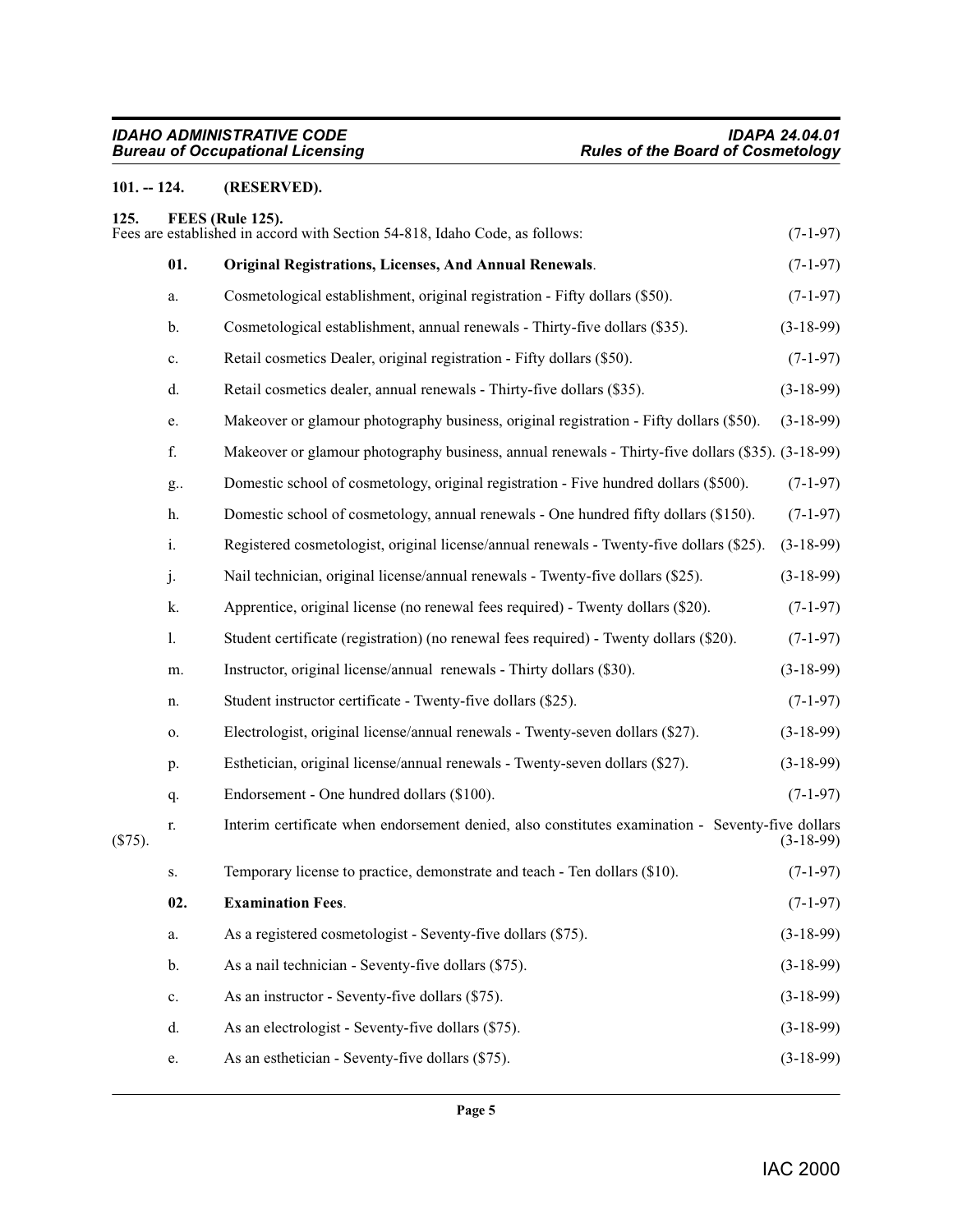<span id="page-5-10"></span>**03. Fees Shall Not Be Prorated Or Returnable**. Fees shall not be prorated or returnable. (7-1-97)

<span id="page-5-8"></span><span id="page-5-4"></span>**04. All Certificates Expire December 31**. All certificates expire December 31. (7-1-97)

**05. Default**. When the board is notified by a lending facility, that a person holding a license is in loan default, no license may be issued or renewed until proper documentation is received from the lending institution.<br>Reference Section 54-816(9). Idaho Code. (7-1-97) Reference Section  $54-\dot{8}16(9)$ , Idaho Code.

#### <span id="page-5-0"></span>**126. -- 149. (RESERVED).**

#### <span id="page-5-13"></span><span id="page-5-1"></span>**150. REQUIREMENTS FOR LICENSURE BY ENDORSEMENT (Rule 150).**

<span id="page-5-11"></span>**01. Filing Application**. Applicants for license by endorsement under the provisions of Section 54-812, Idaho Code, shall file an application on forms provided by the board; and (7-1-97)

a. Furnish proof of current license in another state, territory, possession or country, having ents equal to the requirements of Idaho; or requirements equal to the requirements of Idaho; or

b. Document completion of three (3) years of practical experience under licensure within the five (5) mediately preceding application.  $(7-1-97)$ years immediately preceding application.

<span id="page-5-7"></span>**02. Certification Of Licensure**. Certification of licensure must be completed and signed by the licensing agency of the other state, territory, possession or country, and filed in the office of the board with the application for license and required fee.  $(7-1-97)$ 

<span id="page-5-6"></span>**03. Application Must Be Accompanied By Proof Of Meeting Educational Requirements**. Application for license by endorsement must be accompanied by proof of the applicant having met the educational requirements as set forth in Section 54-805, Idaho Code, and satisfactory completion of at least two (2) years of high school (tenth grade), or equivalent education. (7-1-97) school (tenth grade), or equivalent education.

<span id="page-5-14"></span>**04.** Submit Proof Of Birth. Endorsement applicants must furnish a copy of their birth certificate or eptable proof of birth. (7-1-97) other acceptable proof of birth.

<span id="page-5-5"></span>**05. Application Must Be Accompanied By Endorsement Fee And Original License Fee**. Applications for license by endorsement must be accompanied by the endorsement fee and the original license fee. If the board finds that the applicant is ineligible for license by endorsement, but is eligible for license by examination, a refund may be made of the endorsement fee in excess of the required examination fee, and the applicant permitted to take the examination. (7-1-97)

<span id="page-5-9"></span>**06. Endorsement May Be Required**. The board may require applicants for endorsement to pass the Idaho jurisprudence examination as noted under Section 450 prior to licensure by endorsement. (7-1-99)

#### <span id="page-5-2"></span>**151. -- 174. (RESERVED).**

#### <span id="page-5-16"></span><span id="page-5-3"></span>**175. WORK PERMITS (Rule 175).**

When an original application for license by examination, or by endorsement, is accepted by the board as being fully completed, in accordance with the requirements of the Idaho Cosmetology Law and these Rules, a permit to work may be issued. (7-1-97) may be issued.

<span id="page-5-12"></span>**01. Only One Permit May Be Issued**. Only one (1) permit may be issued under any circumstances to any individual. A permit holder may work only when under the immediate personal supervision of a practitioner currently licensed in Idaho whose license embraces that particular category for which the work permit is issued.

(7-1-97)

<span id="page-5-15"></span>**02. Validity Of Work Permits**. Work permits will be valid only until the scheduled examination results have been released. Upon failure of any portion of an examination, no work permit will be issued. Unexcused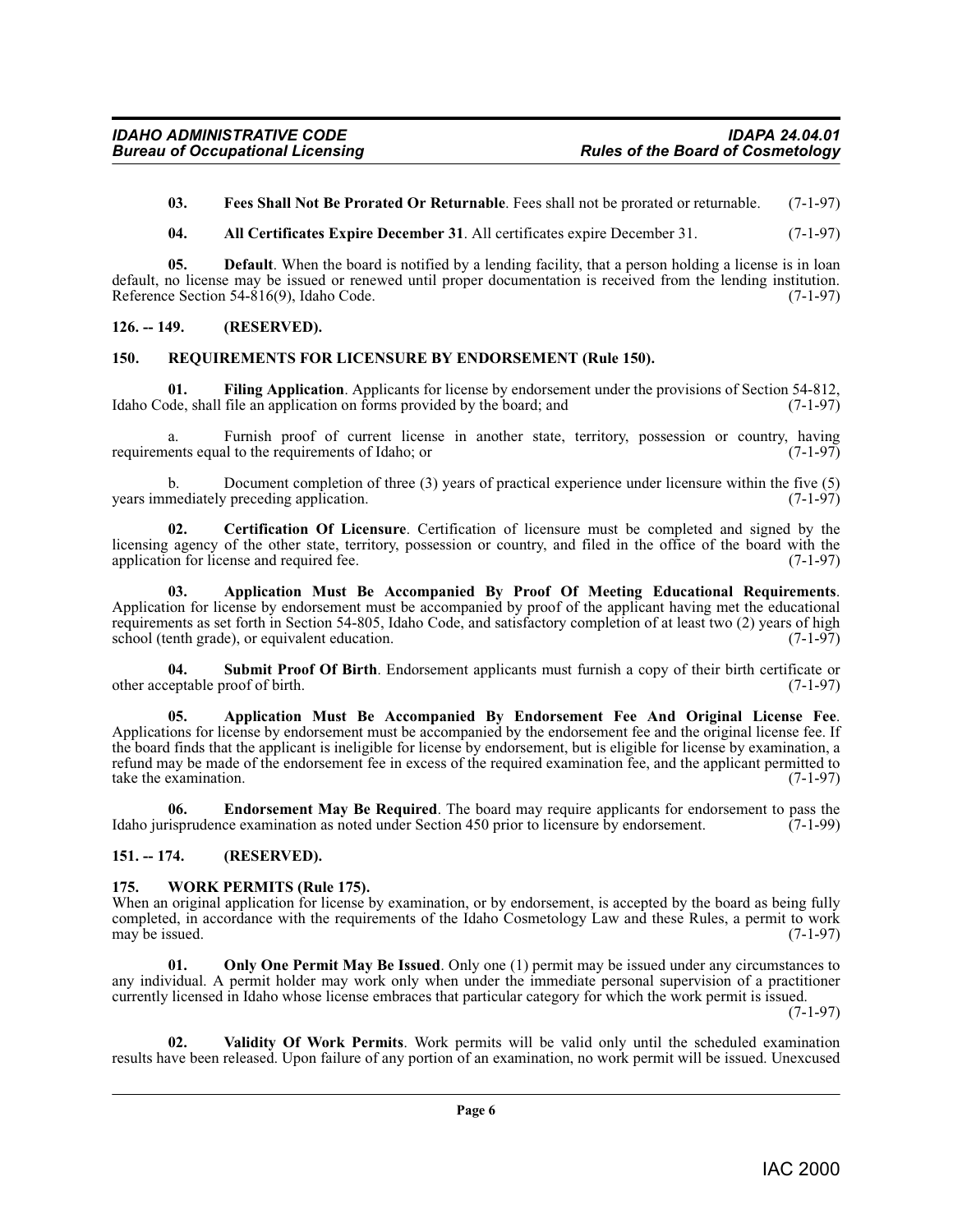failure to sit for the scheduled examination will invalidate the work permit and no further permits will be issued. (7- 1-97)

#### <span id="page-6-6"></span><span id="page-6-0"></span>**176. APPLICATION AND FEE FOR PERMIT TO DEMONSTRATE OR TEACH COSMETOLOGY. (Rule 176).**

Application and fee for permit to demonstrate or teach cosmetology shall be made by the sponsoring agent on forms furnished by the board and must be received in that office at least seven (7) days prior to the date of demonstration or instruction. The applicant shall include the name, address, license number, and state of licensure, and a ten dollar (\$10) fee for each person who shall practice, demonstrate, or instruct. Said demonstration or instruction shall not commence until the permit is received by the applicant. The permit shall be available for inspection by the board or its agent at the location of said demonstration or instruction. The applicant shall be required to inform each person of the sanitary rules for shops and schools prior to said demonstration, or instruction. (7-1-97) the sanitary rules for shops and schools prior to said demonstration, or instruction.

#### <span id="page-6-1"></span>**177. -- 199. (RESERVED).**

#### <span id="page-6-8"></span><span id="page-6-2"></span>**200. APPLICATIONS (Rule 200).**

<span id="page-6-7"></span>**01. Application For License By Examination**. Application for license by examination shall be made on forms furnished by the board and must be received in that office at least thirty (30) days prior to the date of examination.  $(7-1-97)$ examination.  $(7-1-97)$ 

<span id="page-6-9"></span>**02.** Applications Must Be Complete To Be Accepted. To be complete applications must meet the oriteria: (7-1-97) following criteria:

a. Applications from students educated in-state must be accompanied by records of instruction, a signed and notarized Certificate of Graduation, proof of tenth grade education or equivalent, and acceptable verification of applicants age upon registration in school, together with the required fees. Do not send original diploma to the board. A copy will be acceptable. (7-1-97) diploma to the board. A copy will be acceptable.

Applications from an apprentice must be accompanied by records of instruction and a certificate of a licensed establishment and the required fees. (7-1-97) graduation, from a licensed establishment and the required fees.

Applicants not completing their education in Idaho must document other state licensure, provide verification of practical experience, and submit the required fees. (7-1-97)

<span id="page-6-13"></span>**03. Fees Which May Be Refunded**. If a license is not issued, the license fee may be refunded, providing a permit has not been issued. Examination fees are not refundable. (7-1-97)

<span id="page-6-11"></span>**04. Deadline Date For Filing**. Applications which are not fully completed, in accordance with Rule 200. and the fees paid thirty (30) days prior to the examination will be held over until the next scheduled examination.  $(7-1-97)$ 

### <span id="page-6-3"></span>**201. -- 249. (RESERVED).**

# <span id="page-6-12"></span><span id="page-6-4"></span>**250. ESTABLISHING EQUIVALENCY IN LIEU OF TENTH GRADE EDUCATION (Rule 250).** The Board will accept the following tests as being equivalent in lieu of a tenth grade education. (7-1-97)

The Board will accept the following tests as being equivalent in lieu of a tenth grade education.

<span id="page-6-14"></span>**GED Test**. The General Educational Development (G.E.D.) Tests approved by the Department of Education, when an applicant receives an average cutting score of not less than thirty-five  $(35)$ , with no category below a cutting score of thirty  $(30)$ .  $(7-1-97)$ below a cutting score of thirty  $(30)$ .

<span id="page-6-10"></span>**02. CPAt Test**. The CPAt (Career Programs Assessment test), when an applicant receives a cutting score of thirty-five percent  $(35\%)$ .  $(7-1-97)$ 

### <span id="page-6-5"></span>**251. -- 299. (RESERVED).**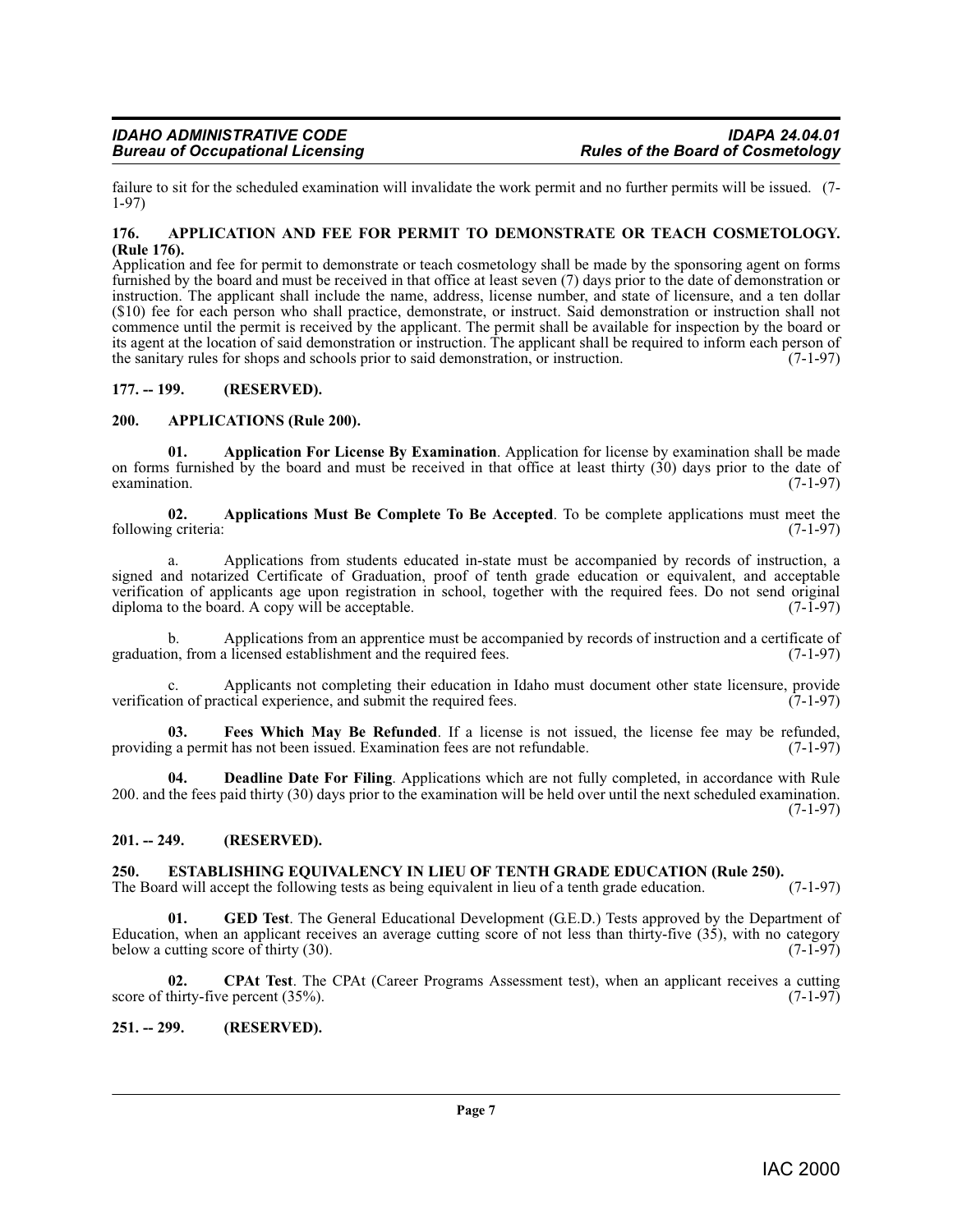#### <span id="page-7-4"></span><span id="page-7-0"></span>**300. LICENSURE AND OPERATION OF PRIMARY AND CONTIGUOUS ESTABLISHMENTS (Rule 300.)**

<span id="page-7-1"></span>**01. Applications**. Application for establishment license shall be made on forms furnished by the board. The fully completed application form, with the required fees, must be submitted to the board and a license issued prior to the opening or operation of any cosmetological establishment. (7-1-97)

**02.** Primary Establishment License. A primary establishment license may be issued and annually only under the following condition: (7-1-97) renewed only under the following condition:

<span id="page-7-5"></span>a. Compliance with Subsection 300.01; and (7-1-97)

b. There is a working floor space of not less than one hundred eight (108) square feet for a single station shop in addition to any restroom and access areas and an additional fifty (50) square feet of floor space for every station in excess of one (1); and  $(7-1-97)$ 

c. There is an approved hot and cold running water source and drainage system that is available to any contiguous cosmetology establishment or barber shop that may exist; and must be within the perimeters of the licensed establishment and separate from the toilet facilities. (7-1-97)

d. The licensed area does not overlap any portion of a contiguous or other primary establishment ed area: and (7-1-97) designated area; and

e. There is access to restroom facilities from within the building in which the primary establishment is located and which shall be accessible from the primary area and to all contiguous establishments. Said restroom facilities shall contain an approved hot and cold running water source and approved drainage system. Said water source shall be in addition to the work area facilities. (7-1-97) source shall be in addition to the work area facilities.

All primary areas shall be connected by an access area not less than three (3) feet wide and said access shall not be part of any contiguous establishment's designated area. (7-1-97)

**03.** Contiguous Establishment License. A contiguous establishment license may be issued and renewed only under the following condition: (7-1-97) annually renewed only under the following condition:

<span id="page-7-3"></span>a. Compliance with Subsection 300.01; and (7-1-97)

b. The licensed area is contiguous to an area licensed as a primary cosmetology establishment or barber shop and which is accessible from the primary area by not less than a three (3) foot wide access area; and

(7-1-97)

c. The licensed area does not overlap any portion of a primary or other contiguous establishments' designated area. "Overlap" will not include the cooperative or joint use of "common areas" such as shampoo bowls, restrooms, entrance or reception areas or the like, which are physically located within the designated licensed area of the primary shop but which are not within the designated licensed area of any contiguous shop. As these common areas are within the designated area licensed by the primary establishment, the holder of the primary license will be responsible for any violations which occur there: and (7-1-97) responsible for any violations which occur there; and

The licensed area provides a minimum of fifty  $(50)$  square feet of working floor space for each individual station; and (7-1-97)

<span id="page-7-2"></span>e. There is access to restrooms from within the building. (7-1-97)

**04. Businesses Other Than Cosmetological Establishments Or Barber Shops**. Businesses other than cosmetological establishments or barber shops, and living quarters shall be separate and apart. Home establishments must provide a separate outside entrance directly into the establishment and substantial partitions or walls shall extend from the floor to not less than seven (7) feet high, separating the establishment from adjoining rooms used for business or domestic purposes. All doors to an establishment from adjacent rooms shall be closed.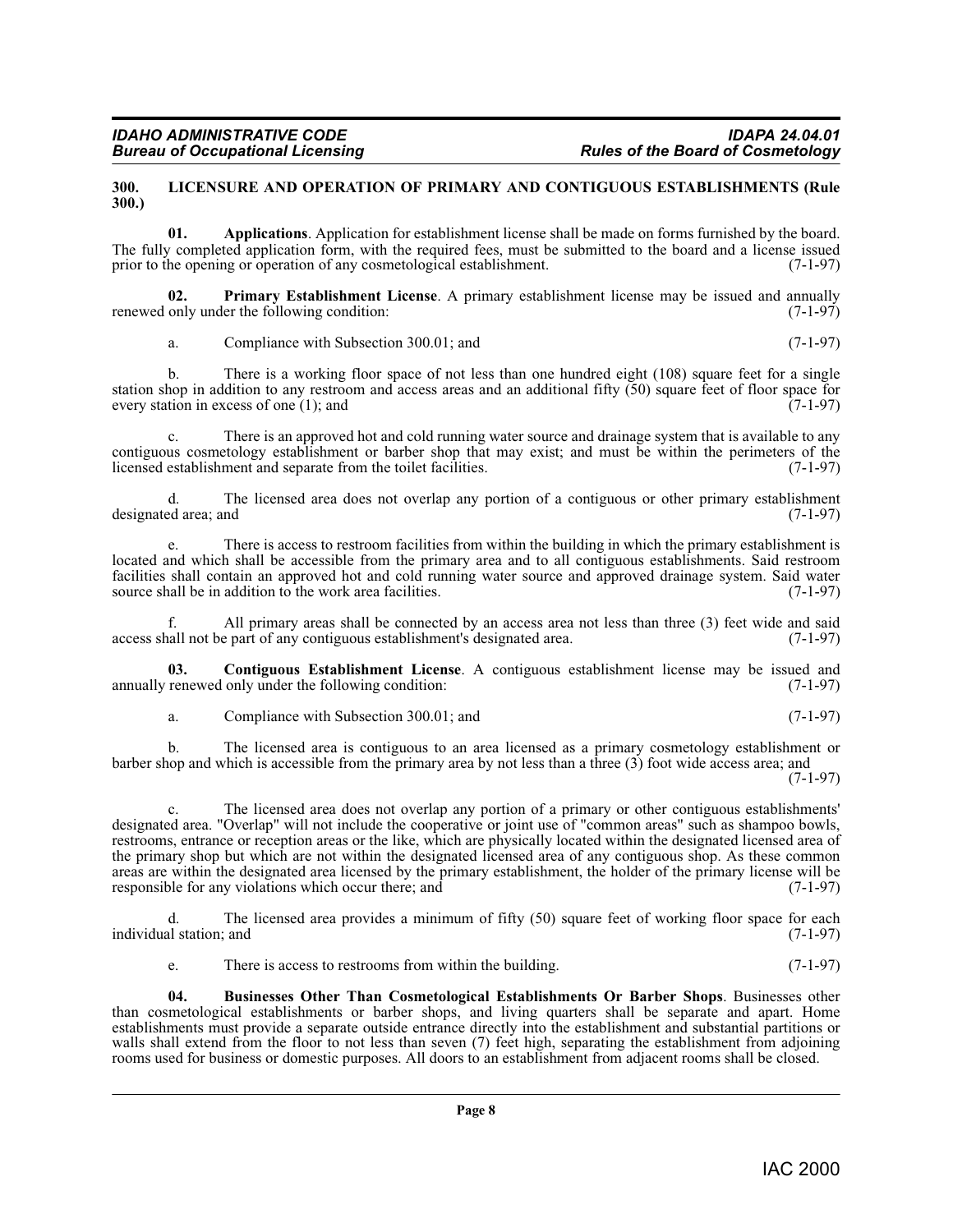#### $(7-1-97)$

<span id="page-8-5"></span>**05. Adequate Toilet Facilities**. Adequate toilet facilities shall be conveniently located and accessible from within the building where the establishment is located. (7-1-97)

<span id="page-8-8"></span>**06.** Conditions For Issuance. No cosmetological establishment license may be issued which includes ups all or any portion of an existing establishment license. (7-1-97) or overlaps all or any portion of an existing establishment license.

#### <span id="page-8-9"></span><span id="page-8-0"></span>**301. COSMETOLOGICAL ESTABLISHMENT CHANGES IN - OWNERSHIP - LOCATION - LICENSURE REQUIREMENTS (Rule 301).**

<span id="page-8-7"></span>**01. Change Of Ownership Or Location**. Whenever a change of ownership or fixed location of a establishment occurs, an original registration fee must be paid and compliance with all rules concerning a new<br>establishment met, before a new license will be issued. LICENSE IS NOT TRANSFERABLE. (7-1-97) establishment met, before a new license will be issued. LICENSE IS NOT TRANSFERABLE.

<span id="page-8-6"></span>**02. Board Must Be Informed Of All Changes**. The board must be informed in writing of any and all changes of ownership of establishments.

<span id="page-8-12"></span>**03. Deletion Of An Owner**. Deletion of an owner in a multiple ownership may be effected by filing a tatement with the board signed by the person withdrawing and/or the remaining owner(s). (7-1-97) written statement with the board signed by the person withdrawing and/or the remaining owner(s).

<span id="page-8-17"></span>**04. Transfer Of Owner**. If the transfer involves change of corporate structure or deleting one (1) or more owners, a written notarized statement signed by all former owners as registered with the board shall be accepted. If the existing establishment license has expired, the procedure as set forth in Subsection 300.01 shall be followed. (7-1-97) followed.  $(7-1-97)$ 

<span id="page-8-4"></span>**05. Addition Of An Owner**. Addition of an owner to multiple ownership constitutes a change in ip and the requirements for a new establishment apply. (7-1-97) ownership and the requirements for a new establishment apply.

<span id="page-8-16"></span>**06. Supervision In An Establishment**. A properly licensed establishment must operate under proper supervision, refer to Section 54-803, Idaho Code.

#### <span id="page-8-1"></span>**302. -- 399. (RESERVED).**

#### <span id="page-8-15"></span><span id="page-8-2"></span>**400. REQUIREMENTS FOR LICENSURE BY EXAMINATION - GENERAL. (Rule 400).**

**01. Requirements**. Applicants for license by examination must complete an application (Refer to Rule 200) and file it with theboard, along with a completed certificate of graduation submitted to the board by the school. (7-1-97)

<span id="page-8-14"></span>**02. If Applicant Is From Another State**. If applicant is from another state, territory, possession or country, and is ineligible for license by endorsement, proof of having a current license in good standing and training equivalent to the foregoing requirements. (7-1-97) equivalent to the foregoing requirements.

#### <span id="page-8-10"></span><span id="page-8-3"></span>**401. COSMETOLOGY REQUIREMENTS FOR LICENSURE BY EXAMINATION. (Rule 401).**

<span id="page-8-13"></span>**01. Filing Of Record Of Instruction**. Applicant must file Record of Instruction covering: cosmetology: two thousand  $(2,000)$  hours, apprentice, four thousand  $(4,000)$  hours.  $(7-1-97)$ 

**02. Credit For Training**. Credit for training as a student or apprentice will be given for each year of practical experience under licensure in another state, territory, possession or country as follows: (7-1-97)

- <span id="page-8-11"></span>a. Cosmetologist: Two hundred (200) hours, as an apprentice four hundred (400) hours. (7-1-97)
- b. Credit will be allowed only on six (6) month experience increments. (7-1-97)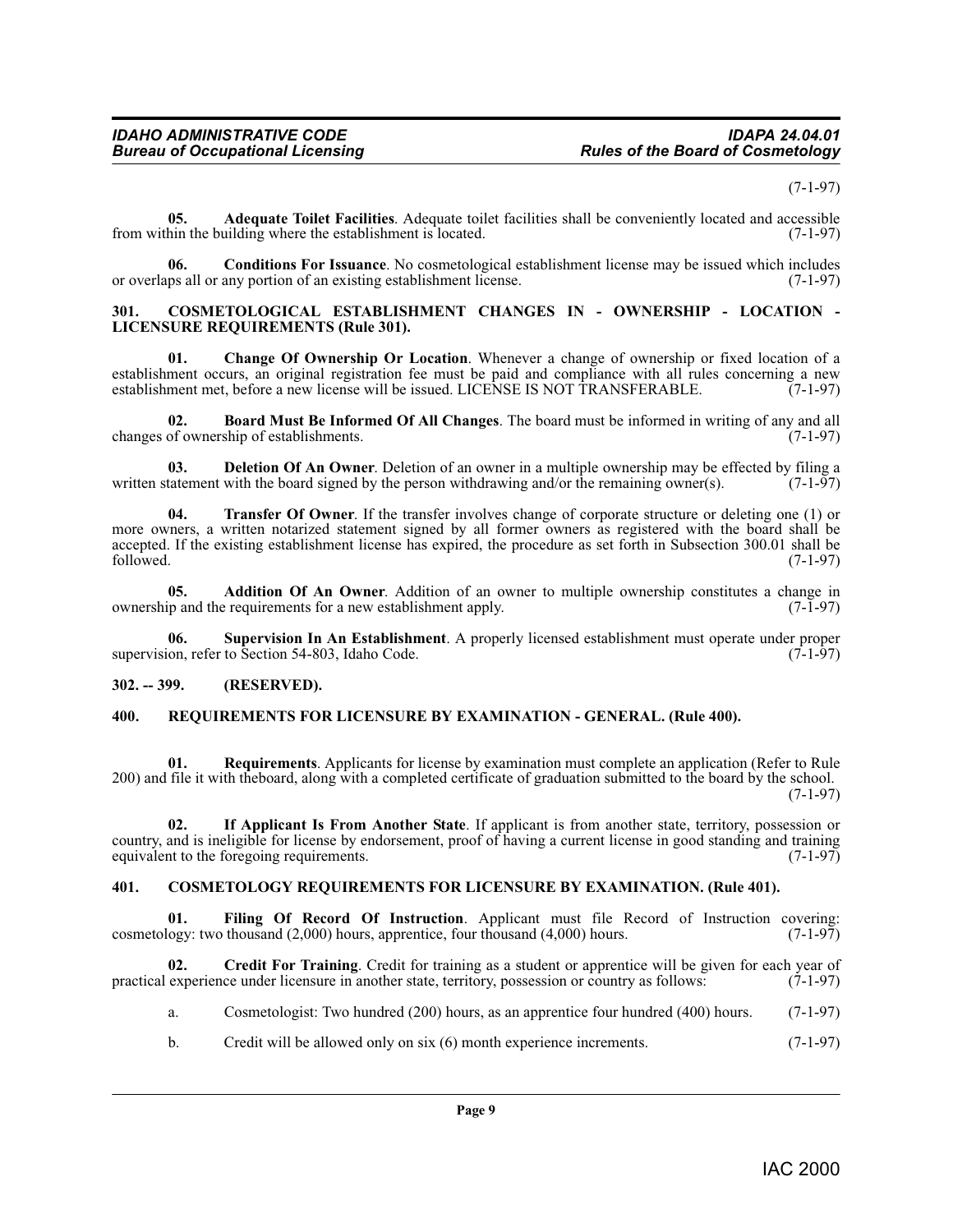#### <span id="page-9-15"></span>**03. Hours Credit Toward Licensure**. (7-1-97)

a. A licensed nail technician shall be given credit of two hundred fifty (250) hours toward the required two thousand (2000) hours for a cosmetology course or five hundred (500) hours toward the required four thousand (4,000) hours as a cosmetology apprentice.  $(7-1-97)$  $(4,000)$  hours as a cosmetology apprentice.

b. A licensed esthetician shall be given credit of two hundred fifty (250) hours toward the required stand (2000) hours for a cosmetology course. two thousand  $(2000)$  hours for a cosmetology course.

A nail technician student (not licensed) may receive eighty percent  $(80\%)$  of accumulated hours, two hundred fifty  $(250)$  hours, as credit toward a student cosmetology course.  $(7-1-97)$ but no more than two hundred fifty (250) hours, as credit toward a student cosmetology course.

d. An esthetician student (not licensed) may receive eighty percent (80%) of accumulated hours, but than two hundred fifty (250) hours as credit toward a student cosmetology course. (7-1-97) no more than two hundred fifty  $(250)$  hours as credit toward a student cosmetology course.

#### <span id="page-9-0"></span>**402. -- 406. (RESERVED).**

#### <span id="page-9-10"></span><span id="page-9-1"></span>**407. ELECTROLOGY REQUIREMENTS FOR LICENSURE BY EXAMINATION (Rule 407).**

<span id="page-9-12"></span>**01.** Filing Of Record Of Instruction. Applicant must file Record of Instruction covering eight (800) hours, apprentice, one thousand six hundred (1600) hours. (7-1-97) hundred (800) hours, apprentice, one thousand six hundred  $(1600)$  hours.

<span id="page-9-7"></span>**02. Credit Given For Training**. Credit given for training as a student will be eighty (80) hours; as an apprentice, one hundred sixty (160) hours for each year of practical experience under licensure in another state, territory, possession, or country. (7-1-99)

<span id="page-9-6"></span>**03.** Credit For Experience. Credit for experience will be allowed only in full six (6) month increments. (7-1-99) increments. (7-1-99)

<span id="page-9-2"></span>**408. -- 412. (RESERVED).**

#### <span id="page-9-11"></span><span id="page-9-3"></span>**413. ESTHETICS REQUIREMENTS FOR LICENSURE BY EXAMINATION (Rule 413).**

<span id="page-9-14"></span>**01.** Filing of Record of Instruction. Applicant must file Record of Instruction covering five hundred (500) hours. (7-1-97)  $(500)$  hours.  $(7-1-97)$ 

<span id="page-9-8"></span>**02.** Credit Given For Training. Credit given for training as a student will be fifty (50) hours for each ractical experience under licensure in another state, territory, possession or country. (7-1-99) year of practical experience under licensure in another state, territory, possession or country.

<span id="page-9-18"></span>**03.** Six Month Allowance For Credit. Credit for experience will be allowed only in full six (6) month increments. (7-1-99) increments. (7-1-99)

<span id="page-9-4"></span>**414. -- 418. (RESERVED).**

#### <span id="page-9-17"></span><span id="page-9-5"></span>**419. NAIL TECHNOLOGY REQUIREMENTS FOR LICENSURE BY EXAMINATION (Rule 419).**

<span id="page-9-13"></span>**01. Filing Of Record Of Instruction**. Applicant must file Record of Instruction covering three hundred (300) hours. (7-1-97)

<span id="page-9-9"></span>**02.** Credit Given For Training. Credit given for training as a student will be thirty (30) hours for each ractical experience under licensure in another state, territory, possession or country. (7-1-97) year of practical experience under licensure in another state, territory, possession or country.

**03.** Six Month Allowance For Credit. Credit will be allowed only on six (6) month experience increments. (7-1-97) increments.  $(7-1-97)$ 

<span id="page-9-19"></span><span id="page-9-16"></span>**04. Hours Credit Toward Licensure**. (7-1-97)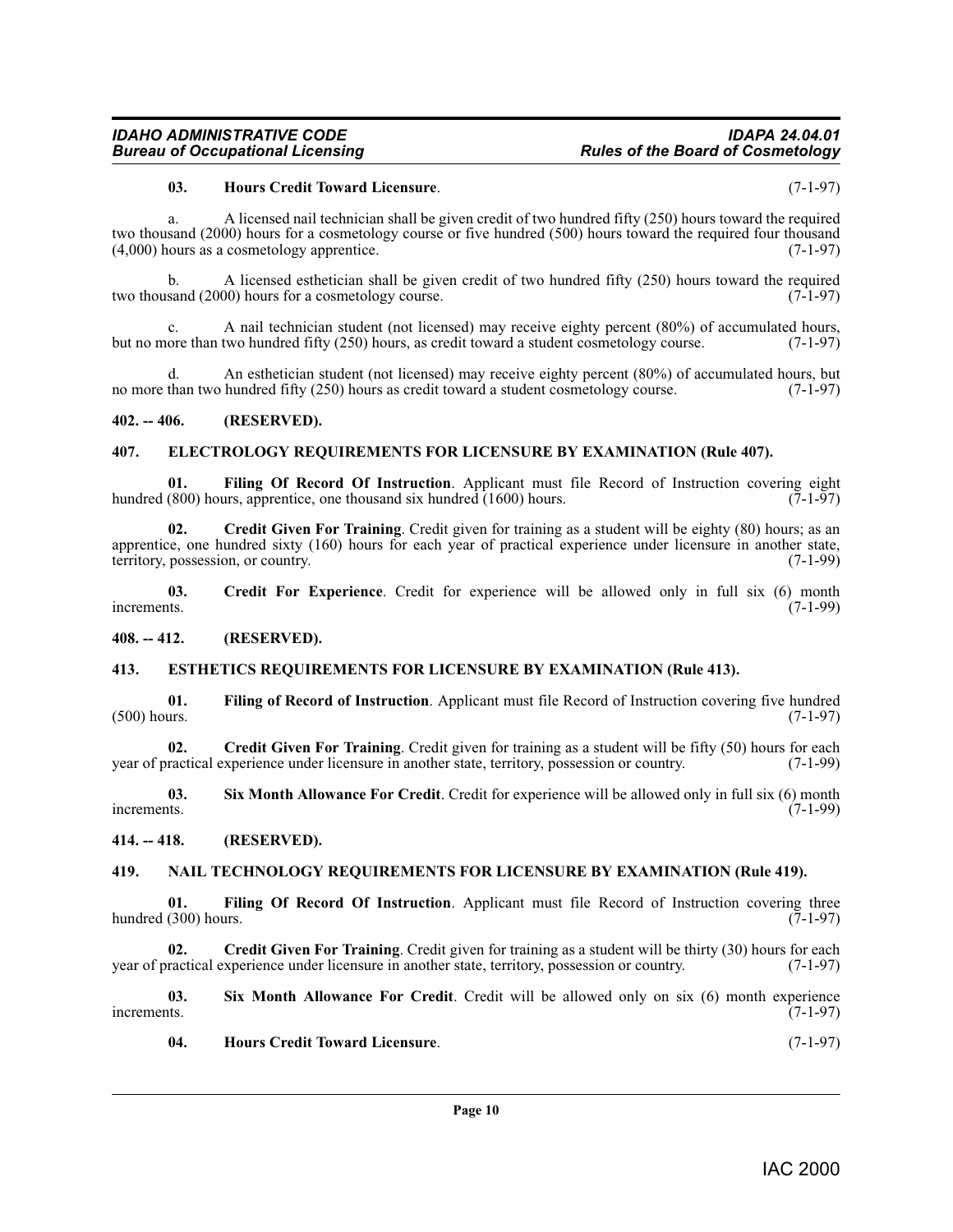a. A licensed nail technician shall be given credit of two hundred fifty (250) hours toward the required two thousand (2000) hours for a cosmetology course or five hundred (500) hours toward the required four thousand  $(4,000)$  hours as a cosmetology apprentice.  $(7-1-97)$ 

b. One seventh (1/7) of cosmetology student training hours may be credited toward nail technology training requirements. (7-1-97)

#### <span id="page-10-0"></span>**420. -- 449. (RESERVED).**

#### <span id="page-10-1"></span>**450. EXAMINATIONS - GENERAL (Rule 450).**

<span id="page-10-13"></span><span id="page-10-6"></span><span id="page-10-4"></span>

| -01. | Dates And Places.                                                                        | $(7-1-97)$ |
|------|------------------------------------------------------------------------------------------|------------|
| а.   | Examinations for licensure are to be held at the discretion of the board.                | $(7-1-97)$ |
| b.   | The dates and places of examination will be published annually.                          | $(7-1-97)$ |
| - 02 | Written Examination. The written examination consists of two (2) parts: theory and Idaho |            |

**02. Written Examination**. The written examination consists of two (2) parts: theory and Idaho jurisprudence. (7-1-97)

The theory examination will be the national examination provided by the National Interstate  $\delta$ oards of Cosmetology. (7-1-97) Council of State Boards of Cosmetology.

b. The Idaho jurisprudence examination will be a comprehensive written examination which will include all aspects of Idaho laws and rules relating to the provision of cosmetological services. (7-1-97)

<span id="page-10-8"></span>**03. Oral Test**. As authorized by Section 54-810, Idaho Code, the examiners may direct questions to al examinees during the course of the practical examination. (7-1-97) individual examinees during the course of the practical examination.

**04. Supplies**. Each applicant is required to bring adequate supplies and materials for the practical examination. Detailed information will be provided upon notification of acceptance for examination. (7-1-97)

#### <span id="page-10-10"></span><span id="page-10-7"></span>**05. Failure To Pass Examination**. (7-1-99)

a. The practical examination is failed when an applicant obtains an average score below seventy-five 75%). Reexamination shall consist of the entire examination. (7-1-98) percent  $(75%)$ . Reexamination shall consist of the entire examination.

b. Written examination is failed when the applicant obtains a score of below seventy-five percent  $(75%)$  on the national theory examination or the Idaho jurisprudence examination. Reexamination shall consist of the written examination on the portion or portions failed.  $(7-1-97)$ written examination on the portion or portions failed.

<span id="page-10-5"></span>**06. Eligibility For Reexamination**. A new application must be filed with the board. The prescribed fee must accompany said application. (7-1-97)

<span id="page-10-11"></span>**07. Termination**. All application records in the bureau of applicants who have not qualified for reexamination within five (5) years of notification of failure in any examination under the Cosmetology Law will be terminated and destroyed.

### <span id="page-10-3"></span><span id="page-10-2"></span>**451. COSMETOLOGY LICENSURE EXAMINATION (Rule 451).**

**01.** Written Examination. The written examination will cover both theory and Idaho jurisprudence. Theory will include all phases of the art of cosmetology, hair dressing, manicuring and pedicuring, facial massage, and sanitation. (7-1-98)

- <span id="page-10-14"></span><span id="page-10-12"></span>**02. The Practical Examination**. The practical examination will be the NIC examination. (7-1-98)
- <span id="page-10-9"></span>**03. Practical Examination Additional Training**. Additional training required to qualify for practical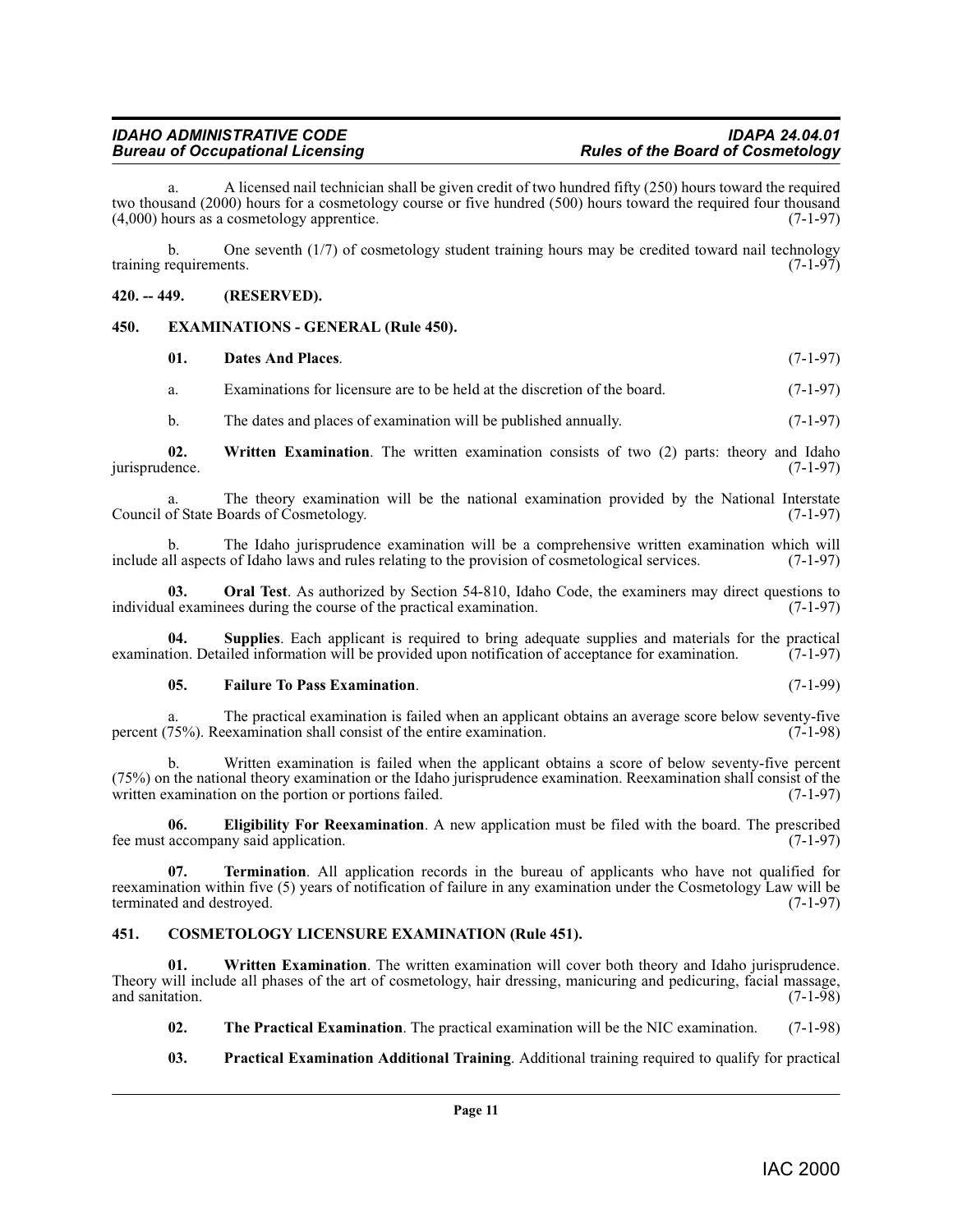reexamination shall be as follows: (7-1-97)

a. Applicant failing below seventy-five percent (75%) will not be required to complete any additional training prior to the first reexamination. (7-1-98)

b. Upon failing the practical examination on a second attempt, applicant must complete a minimum of dred (400) hours of additional training. four hundred  $(400)$  hours of additional training.

<span id="page-11-7"></span>**04. Written Examination Additional Training**. Additional training required to qualify for the written reexamination shall be as follows: (7-1-97)

a. Applicant failing below seventy-five percent (75%) in either the theory or Idaho jurisprudence<br>tion will not be required to complete any additional training prior to the first reexamination. (7-1-98) examination will not be required to complete any additional training prior to the first reexamination.

b. On reexamination, applicant failing below seventy-five percent (75%) in either or both the theory and Idaho jurisprudence examination may qualify for reexamination by taking not less than forty (40) hours of additional training in theory and Idaho jurisprudence, in a curriculum approved by the board, in an Idaho licensed school, and complying with all other requirements for reexamination. (7-1-98) school, and complying with all other requirements for reexamination.

#### <span id="page-11-0"></span>**452. -- 456. (RESERVED).**

#### <span id="page-11-4"></span><span id="page-11-1"></span>**457. ELECTROLOGY EXAMINATION (Rule 457).**

**01.** The Written Examination. The written examination will cover all phases of the art of electrology ration. and sanitation.

<span id="page-11-6"></span>**02.** The Practical Examination. The practical examination will cover:  $(7-1-97)$ 

a. Electrology: Preparation and sanitation of equipment and supplies, epilation, adjusting and control of machine, after treatment and personal appearance, attitude, sanitation.

**03. Additional Training**. Additional training required to qualify for reexamination shall be as follows: (7-1-97)

a. Additional training required to qualify for practical reexamination shall be twenty percent (20%) of requirement for original examination. (7-1-97) the hour requirement for original examination.

b. Additional training required to qualify for the written reexamination shall be not less than forty (40) hours in theory and Idaho jurisprudence, in a curriculum approved by the board, in an Idaho licensed school, and complying with all other requirements for reexamination. (7-1-97) complying with all other requirements for reexamination.

#### <span id="page-11-2"></span>**458. -- 462. (RESERVED).**

#### <span id="page-11-5"></span><span id="page-11-3"></span>**463. ESTHETICS EXAMINATION (Rule 463).**

**01.** The Written Examination. The written examination will cover all phases of the art of skin care and sanitation. (7-1-97) and sanitation. (7-1-97)

**02. The Practical Examination**. The practical examination will cover preparation, cleansing/basic assage, makeup and personal appearance, attitude, sanitation. (7-1-97) facial, massage, makeup and personal appearance, attitude, sanitation.

**03. Additional Training**. Additional training required to qualify for reexamination shall be as follows: (7-1-97)

a. Additional training required to qualify for practical reexamination shall be twenty percent (20%) of requirement for original examination. (7-1-97) the hour requirement for original examination.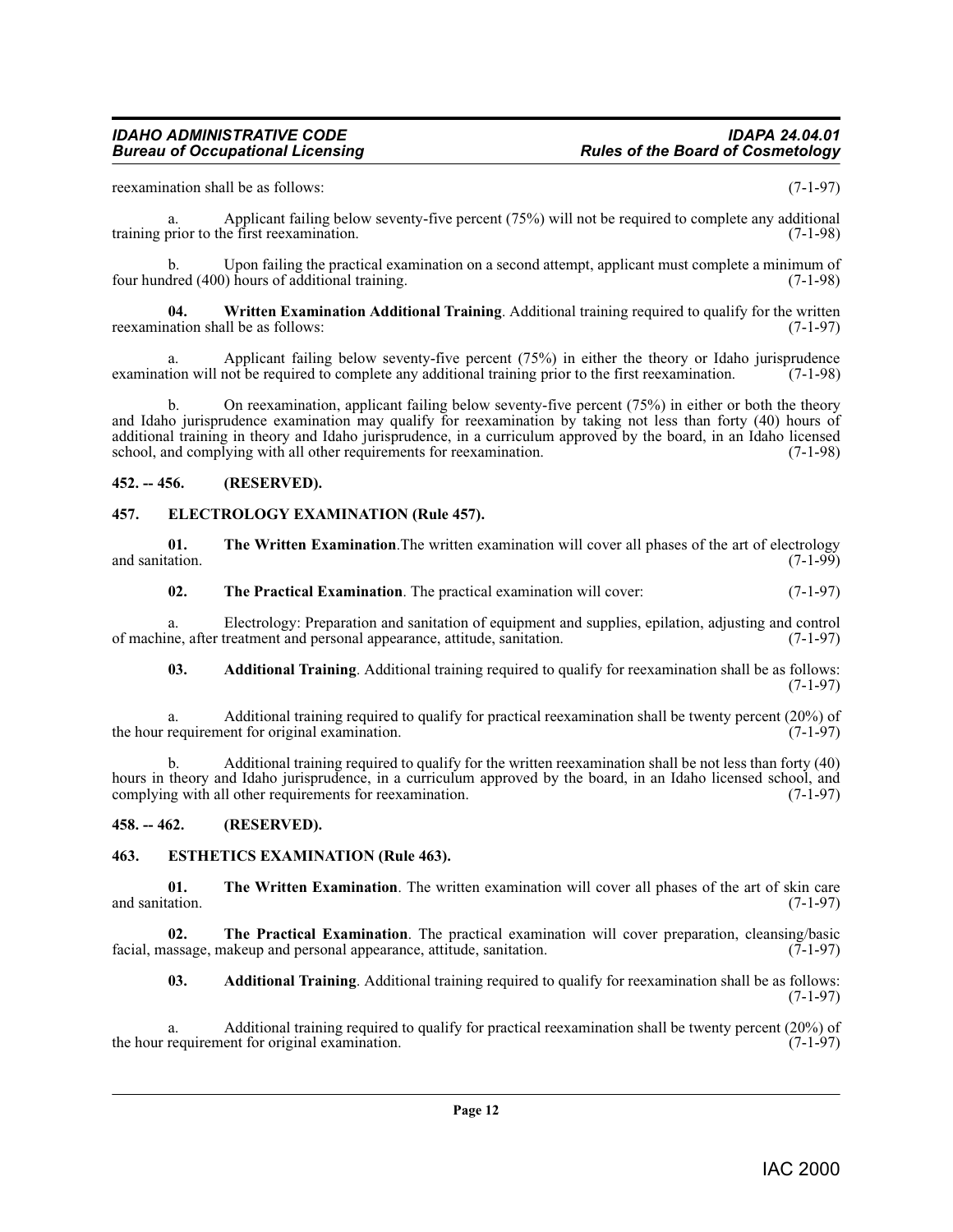b. Additional training required to qualify for the written reexamination shall be not less than forty (40) hours in theory and Idaho jurisprudence, in a curriculum approved by the board, in an Idaho licensed school, and complying with all other requirements for reexamination. (7-1-97) complying with all other requirements for reexamination.

### <span id="page-12-0"></span>**464. -- 468. (RESERVED).**

### <span id="page-12-14"></span><span id="page-12-1"></span>**469. NAIL TECHNOLOGY EXAMINATION (Rule 469).**

**01. The Written Examination**. The written examination will cover all phases of the art of manicuring, artificial nails and sanitation.  $(7-1-97)$ 

**02. The Practical Examination**. The practical examination will include a complete basic manicure on and, sculptured nails (with form), tips (finished), nail overlay with fabric. (7-1-97) one  $(1)$  hand, sculptured nails (with form), tips (finished), nail overlay with fabric.

**03. Additional Training**. Additional training required to qualify for reexamination shall be as follows: (7-1-97)

a. Additional training required to qualify for the practical reexamination shall be twenty percent (20%) of the hour requirement for original examination. (7-1-97)

b. Additional training required to qualify for the written reexamination shall be not less than forty (40) hours in theory and Idaho jurisprudence, in a curriculum approved by the board, in an Idaho licensed school, and complying with all other requirements for reexamination. (7-1-97) complying with all other requirements for reexamination.

c. Additional training will be required when more than one  $(1)$  section of the practical examination is an applicant fails a portion of the examination more than once.  $(7-1-97)$ failed or an applicant fails a portion of the examination more than once.

d. Additional training required to qualify for the written reexamination shall be not less than forty (40) hours in theory and Idaho jurisprudence, in a curriculum approved by the board, in an Idaho licensed school, and complying with all other requirements for reexamination. (7-1-97) complying with all other requirements for reexamination.

### <span id="page-12-2"></span>**470. -- 474. (RESERVED).**

### <span id="page-12-10"></span><span id="page-12-3"></span>**475. MODELS FOR EXAMINATION (Rule 475).**

<span id="page-12-6"></span>**01. Appropriate Model**. Applicants scheduled for an examination must bring an appropriate model. Models may be human or mannequin, depending upon the specific examination. If a mannequin is required, it must<br>be treated in all respects, the same as a live model. (7-1-97) be treated in all respects, the same as a live model.

**02. Models Must Not Be Students**. Models must not be students in any school or apprentice in any ment. nor licensed under the Cosmetology Law. (7-1-97) establishment, nor licensed under the Cosmetology Law.

<span id="page-12-13"></span><span id="page-12-12"></span><span id="page-12-9"></span>**03. Models Must Be Able To Remain Until Conclusion Of The Examination**. (7-1-97)

**04. Models Cannot Be Candidates**. Models cannot be candidates for the examination who may be d on another day. (7-1-97) examined on another day.

### <span id="page-12-4"></span>**476. -- 478. (RESERVED).**

## <span id="page-12-5"></span>**479. MODELS FOR THE COSMETOLOGY EXAMINATION (Rule 479).**

<span id="page-12-11"></span><span id="page-12-8"></span><span id="page-12-7"></span>**01. Human Models**. Human models must be people to whom makeup may be applied. (7-1-97)

**02. Model/Mannequin With Hair Of At Least Four Inches**. Model/mannequin must have hair at least four (4) inches long, sufficient length to be cut. No model/mannequin shall have hair longer than shoulder length. (7-1-97) length. (7-1-97)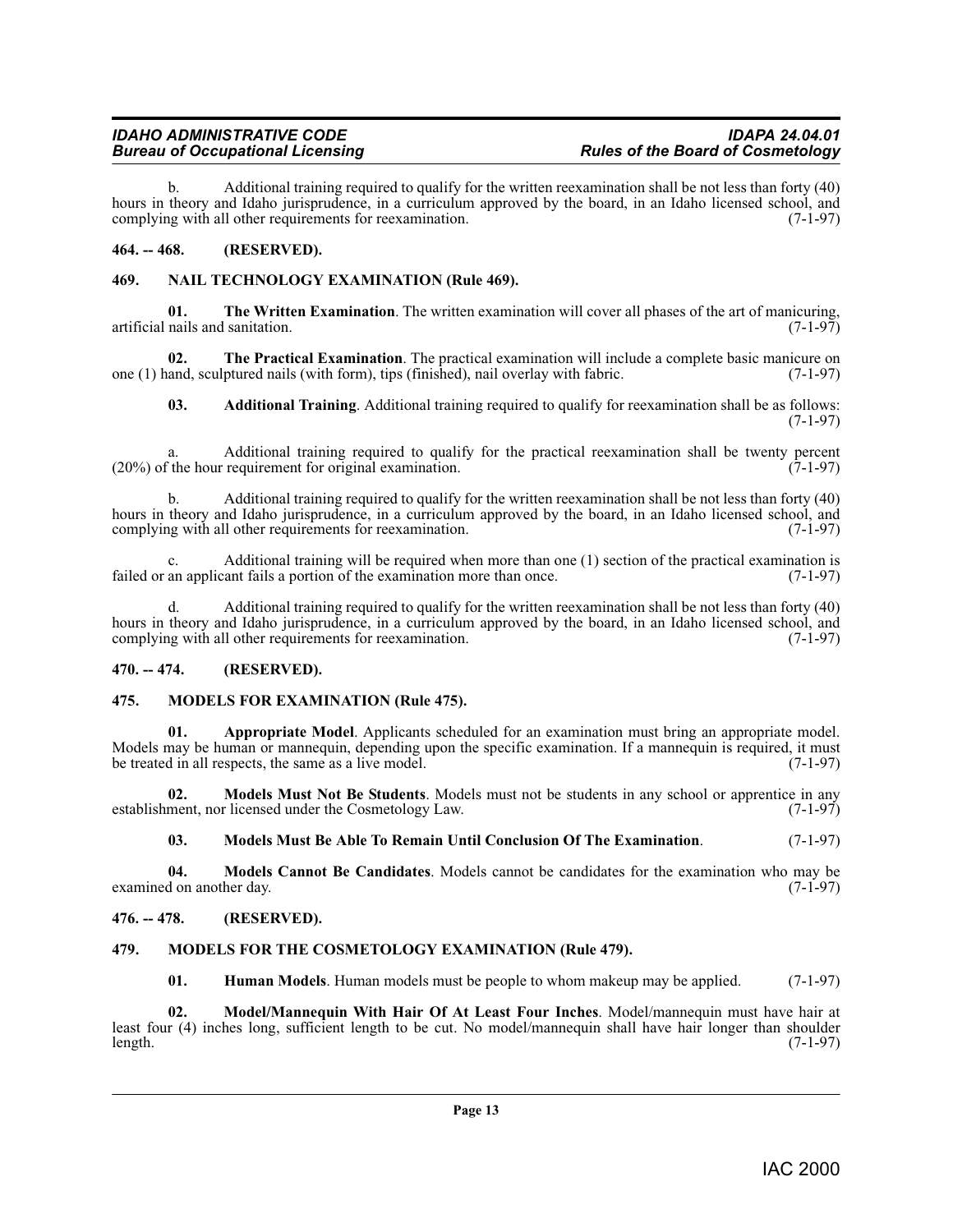# **Bureau of Occupational Licensing**

<span id="page-13-14"></span>**03.** Live, Human Models. Live, human models are mandatory for the facial and manicure/artificial incation portions of the cosmetology examination. (7-1-97) nail application portions of the cosmetology examination.

<span id="page-13-15"></span>**04. Mandatory Mannequins For Hair Color Portion**. Mannequins are mandatory for the hair color of the cosmetology examination and must be treated in all respects, the same as a live model. (7-1-97) portion of the cosmetology examination and must be treated in all respects, the same as a live model.

#### <span id="page-13-0"></span>**480. -- 482. (RESERVED).**

<span id="page-13-16"></span><span id="page-13-1"></span>**483. MODELS FOR THE ELECTROLOGY EXAMINATION (Rule 483).**  Hair removal will be demonstrated directly on the Examiners. (7-1-99)

#### <span id="page-13-2"></span>**484. -- 486. (RESERVED).**

### <span id="page-13-3"></span>**487. MODELS FOR THE ESTHETICS EXAMINATION (Rule 487).**

<span id="page-13-17"></span><span id="page-13-12"></span>**01. Human Models For Skin Care**. Human models will be used for the skin care demonstration.

(7-1-97)

<span id="page-13-18"></span><span id="page-13-13"></span><span id="page-13-11"></span>**02. Human Models**. Human models must be people to whom makeup may be applied. (7-1-97)

#### <span id="page-13-4"></span>**488. -- 490. (RESERVED).**

#### <span id="page-13-5"></span>**491. MODELS FOR THE NAIL TECHNOLOGY EXAMINATION (Rule 491).**

**01. Human Models For Manicure**. Human models must be people who can be given a manicure. They may not have artificial nails.

#### <span id="page-13-6"></span>**492. -- 499. (RESERVED).**

#### <span id="page-13-19"></span><span id="page-13-7"></span>**500. RULES OF SCHOOLS OF COSMETOLOGY (Rule 500).**

Section 54-808, Idaho Code, provides for the rules of schools of cosmetology. Supplementing this section, the board adopts the following rules: (7-1-97) adopts the following rules:

<span id="page-13-10"></span>**01. Application Before Opening And Operating A School**. No school of cosmetology will be opened and/or operated until the board has issued its approval. See Section 54-806, Idaho Code. Application for a school license shall be made on forms furnished by the board. The fully completed application to operate a school, with the required fee, shall be submitted to the board. (7-1-97)

As soon as practicable, upon receipt of said application, the board or its designated agent, will cause the school to be inspected. Based on this inspection, a recommendation for the issuance or rejection of a license will be made and a decision entered, within a reasonable time not to exceed thirty (30) days, after said application has been received. (7-1-97) been received. (7-1-97)

b. All new schools applying for license must have one thousand eight hundred (1,800) square feet of chools approved to teach electrology refer to Rule 550. space. Schools approved to teach electrology refer to Rule 550.

<span id="page-13-9"></span><span id="page-13-8"></span>c. All new schools must be separated completely from establishments with no connecting entrances.  $(7-1-97)$ 

**02. Adequate Space**. Schools provide adequate space for the number of students to be trained in said schools. An additional forty (40) square feet of floor space shall be provided in excess of the minimum one thousand eight hundred (1800) square feet required for each student enrolled over twenty (20) students. (7-1-97)

**03. Annual Review Of Curriculum And Catalog**. Schools must provide a curriculum and catalog to the board. Schools must provide a curriculum and catalog to the board for review on an annual basis. Curricula must be submitted at the time of license renewal. If there are no changes in the curriculum or catalog during the previous year, the school may submit a letter of explanation to the board. (7-1-97) year, the school may submit a letter of explanation to the board.

# *IDAHO ADMINISTRATIVE CODE IDAPA 24.04.01*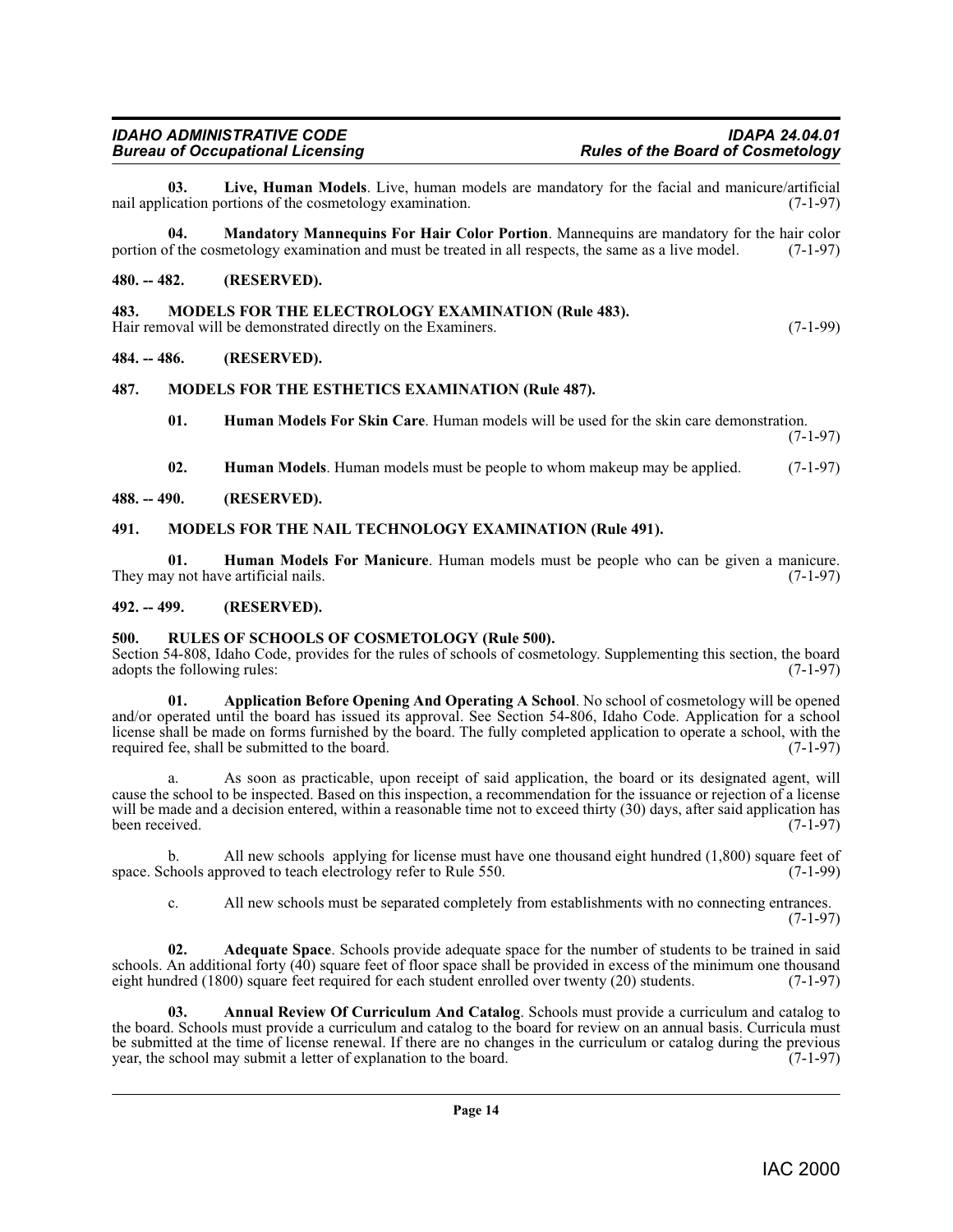<span id="page-14-0"></span>**04. Minimum Two Hundred Hours Of Instruction**. Student cosmetologists. Student cosmetologists may not be permitted to render any clinical service to patrons until students have completed at least two hundred (200) hours of instruction, nor clinical services considered to be possibly harmful or detrimental to patrons, such as tints, hair-coloring, permanent waves and similar services, until the student has completed three hundred (300) hours of instruction.  $(7-1-97)$ 

<span id="page-14-2"></span>

| 05.          | <b>Records Required.</b> Records required of schools of cosmetology:     | $(7-1-97)$ |
|--------------|--------------------------------------------------------------------------|------------|
| а.           | Schools shall maintain monthly records for each student which will show: | $(7-1-97)$ |
| <sup>1</sup> | Daily hours spent in classroom recitation and study.                     | $(7-1-97)$ |
|              | Daily hours spent in instructional and practical training.               | $(7-1-97)$ |

iii. Theory grade, practical grade, sanitation grades, daily number of requirements completed. (7-1-97)

b. Monthly records shall be signed and dated by the student and instructor. A copy of the signed and dated monthly record shall be provided to the student. The school shall maintain the monthly records for a period of two (2) years following completion or termination of the student training. These records are subject to inspection by the board at any time. the board at any time.

c. The number of operations and hours accumulated on the monthly record forms are to be totaled and transferred to the Record of Instruction Form, showing the day of the month beginning and the day of the month ending the monthly period of time. (7-1-97)

d. When a student's course of training at a school has been completed or terminated, the completed operations, number of classroom hours and practical training are to be totaled by the school on the Record of Instruction Form. This form is to be filed with the board by the school within thirty (30) days of the completion or termination of training or a letter of explanation filed with the board by the school as to why student's hours are not verified by the school.

Schools shall maintain on the premises proof of student meeting education requirements. Schools must maintain proof of student having satisfactorily completed two (2) years of high school (tenth grade) or having equivalent education. If student is a high school graduate, schools may accept a photostatic copy of the high school diploma or transcript. A letter written on high school stationary, signed by an officer of the high school, may be accepted to verify student's satisfactory completion of the tenth grade and eligibility to commence the eleventh grade.  $(7-1-97)$ 

f. Proof of age must be submitted. Schools must maintain on their premises proof of students compliance with minimum age requirement. Acceptable proof of birth date will be a copy of the student's birth certificate, a passport, military identification, drivers license or other similar form of documentation. (7-1-97)

<span id="page-14-1"></span>**06. Record Of Training**. The operations to be recorded on the monthly record form and the Student of Instruction Form performed by students are: (7-1-97) Record of Instruction Form performed by students are:

a. Creative hair styling which shall include hair styles, wet sets/styling, thermal styles, fingerwaving, braiding/free styling - three hundred thirty five (335) (7-1-97)

| Scalp Treatments - ten (10) | $(7-1-97)$ |
|-----------------------------|------------|
|                             |            |

- c. Permanent Waves (All Methods) ninety (90) (7-1-97)
- d. Haircutting/shaping which shall include scissor and razor/clipper one hundred (100) (7-1-97)
- e. Bleaching ten  $(10)$  (7-1-97)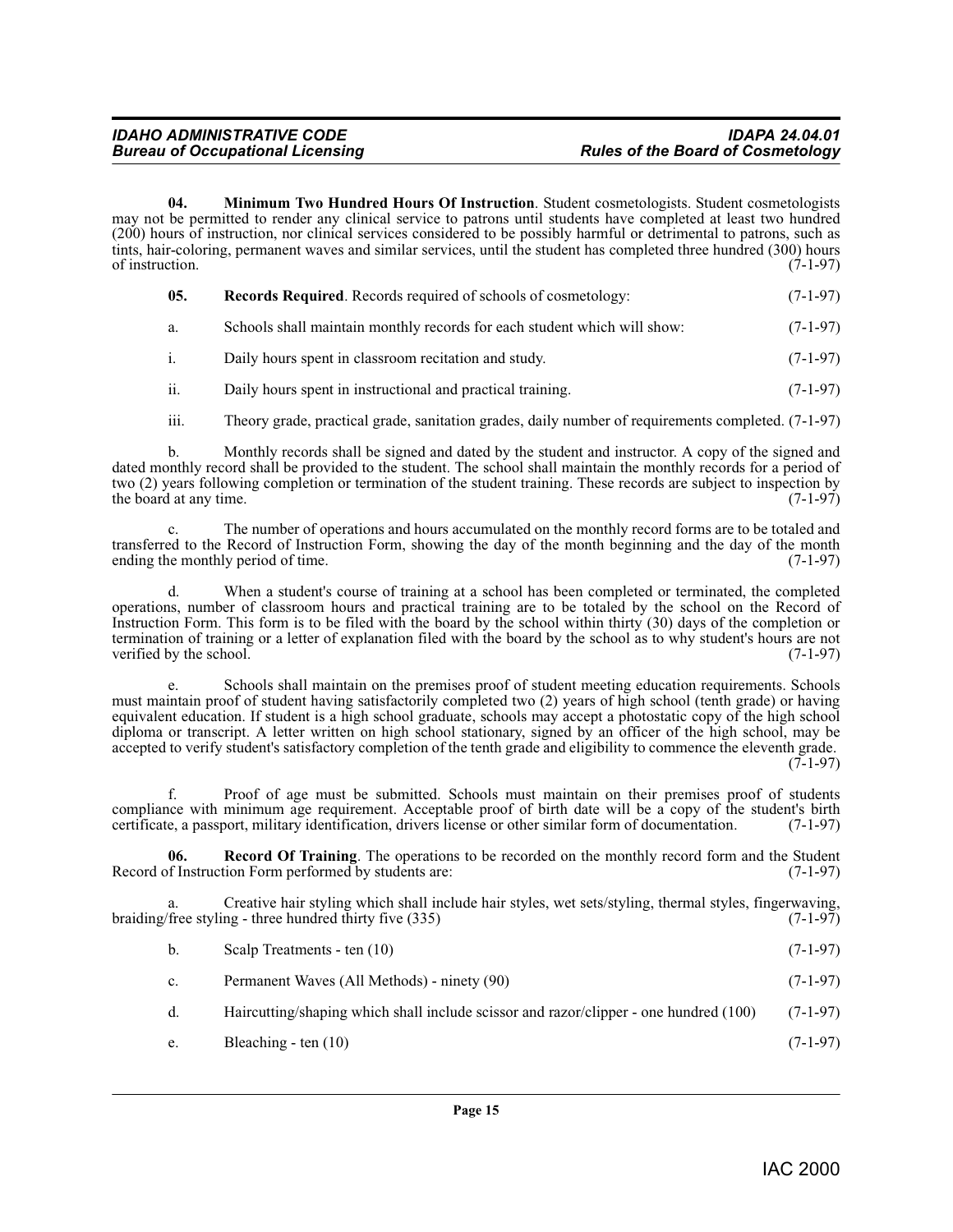| f.           | Tinting - thirty-five $(35)$                                           | $(7-1-97)$ |
|--------------|------------------------------------------------------------------------|------------|
| g.           | Semi Permanent/Temporary Color - twenty (20)                           | $(7-1-97)$ |
| h.           | Frosting/Hilites - ten $(10)$                                          | $(7-1-97)$ |
| i.           | Facials which shall include plain, makeup and arches - forty-five (45) | $(7-1-97)$ |
| $\mathbf{1}$ | Manicures which shall include plain and oil - forty (40)               | $(7-1-97)$ |
| k.           | Pedicures - five $(5)$                                                 | $(7-1-97)$ |
|              | Artificial Nails - five (5)                                            | $(7-1-97)$ |

<span id="page-15-10"></span>**07. Discontinuance Of School**. If a school discontinues to operate as a school, records of instruction covering all students attending said school at the time of discontinuance or prior thereto, must be filed in the office of the board. (7-1-97) the board.  $(7-1-97)$ 

<span id="page-15-11"></span>**08. Out-Of-State Applicants**. Applicants who have received training in out-of-state schools and who wish to complete training in an Idaho school are required to file with the board prior to applying for examination a copy of the record of instruction from the out of state school(s). For purposes of this section, the record of instruction will be a statement which gives detailed information regarding operations and hours of training, and which is to be verified by the licensing agency or school(s) in the state in which the training was obtained.  $(7-1-99)$ verified by the licensing agency or school(s) in the state in which the training was obtained.

<span id="page-15-14"></span>**Student Registration**. Schools are required to register all students with the board within five (5) days of beginning training (post office cancellation date will be accepted). Student registration fee must be submitted at time of registration. (7-1-97) at time of registration.

<span id="page-15-12"></span>**10. Outside School Activities**. Schools may allow a student credit for no more than thirty (30) hours de activities during the course of their training. These hours must be approved by the instructor. (7-1-97) for outside activities during the course of their training. These hours must be approved by the instructor.

## <span id="page-15-0"></span>**501. -- 539. (RESERVED).**

#### <span id="page-15-8"></span><span id="page-15-1"></span>**540. COSMETOLOGICAL SCHOOL CHANGES IN - OWNERSHIP - LOCATION - LICENSURE REQUIREMENTS (Rule 540).**

<span id="page-15-7"></span>**Change Of Ownership Or Location.** Whenever a change of ownership or location of a school occurs, an original registration fee must be paid and compliance with all rules concerning a new school met, before a new license will be issued. LICENSE IS NOT TRANSFERABLE.

<span id="page-15-6"></span>**02. Board Must Be Informed Of All Changes**. The board must be informed in writing of any and all changes of ownership of schools. (7-1-97)

<span id="page-15-9"></span>**03. Deletion Of An Owner**. Deletion of an owner in a multiple ownership may be effected by filing a statement with the board signed by the person withdrawing and the remaining owner(s). This does not constitute a change in ownership of the school.  $(7-1-97)$ change in ownership of the school.

<span id="page-15-4"></span>**Addition Of An Owner**. Addition of an owner to multiple ownership constitutes a change in ownership and the requirements for a new school apply. (7-1-97)

### <span id="page-15-2"></span>**541. -- 549. (RESERVED).**

<span id="page-15-13"></span><span id="page-15-3"></span>**550.** RULES FOR COSMETOLOGY SCHOOLS APPROVED TO TEACH ELECTROLOGY (Rule 550). Section 54-802(n) provides for the teaching of electrology in cosmetology schools. (7-1-99) Section  $54-802(n)$  provides for the teaching of electrology in cosmetology schools.

<span id="page-15-5"></span>**Board Approval.** The board may approve a school to teach electrology who makes application on forms provided by the board and who meets all the requirements set forth in the cosmetology law and these rules.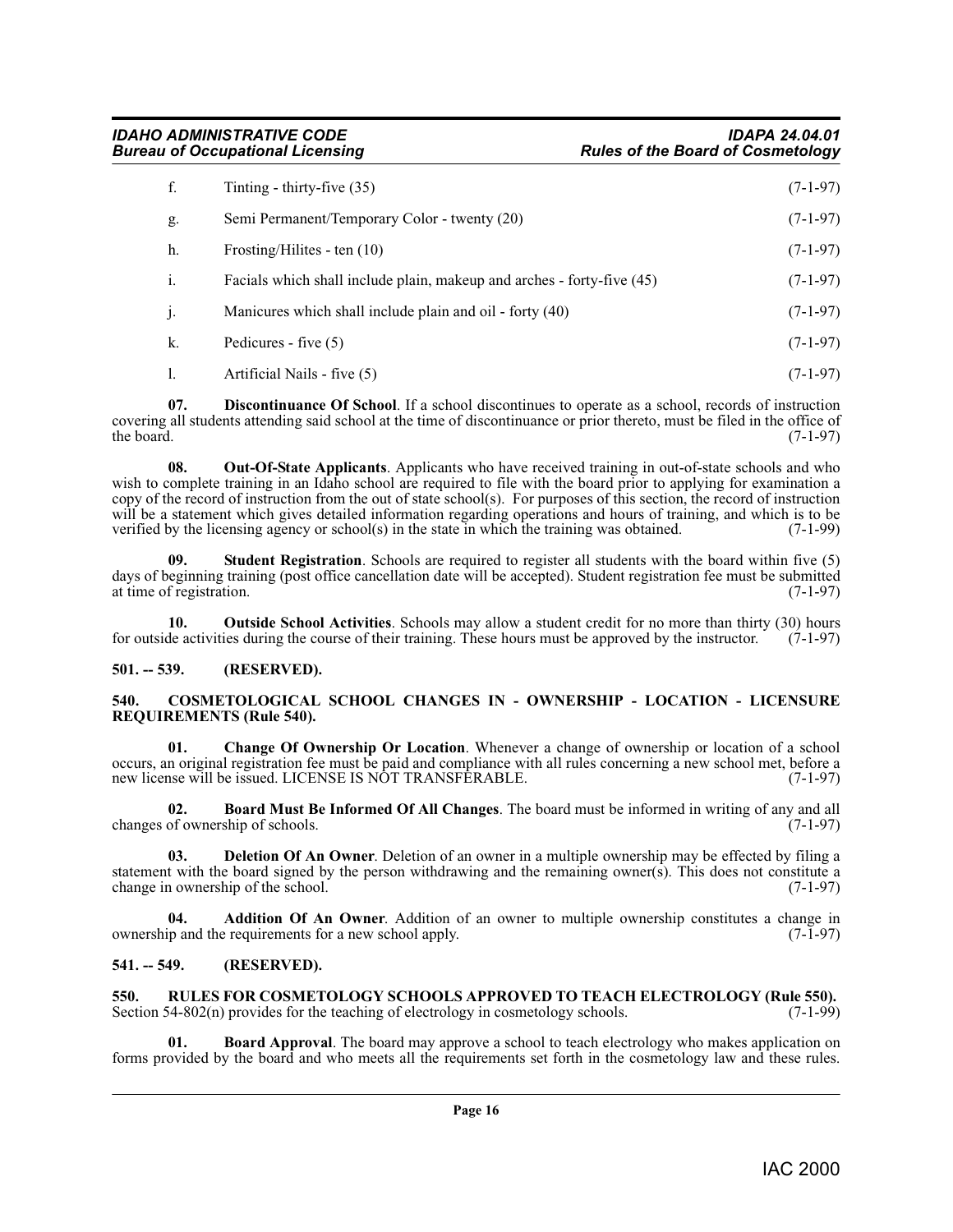Approval of curriculum must be submitted on a separate application. Approval may be suspended or terminated by the board for the school's failure to meet any one or more of the minimum requirements set forth in the cosmetology law and rules to teach electrology. (7-1-99)

<span id="page-16-2"></span>**02. Minimum Square Footage**. Schools provide a minimum of three hundred (300) square feet of designated floor space per six (6) students. (7-1-97)

<span id="page-16-5"></span>**03. Required Equipment**. Each school shall have the following equipment, which is considered the minimum equipment necessary for the proper instruction of students. This amount of equipment is based on six (6) students.  $(7-1-97)$ 

|        | a.             | Work stations equal to seventy-five percent $(75%)$ of total enrollment.                               | $(7-1-97)$ |
|--------|----------------|--------------------------------------------------------------------------------------------------------|------------|
| Blend. | b.             | Two $(2)$ brands of machines (one $(1)$ with three $(3)$ method capability) Galvanic, Thermolysis, and | $(7-1-97)$ |
|        | c.             | Two (2) treatment tables and adjustable technician chairs.                                             | $(7-1-97)$ |
|        | d.             | Two (2) swing arm lamps with magnifying lens.                                                          | $(7-1-97)$ |
|        | e.             | Two (2) magnifying glasses.                                                                            | $(7-1-97)$ |
|        | f.             | Tweezers.                                                                                              | $(7-1-97)$ |
|        | g.             | One (1) basin with approved water source.                                                              | $(7-1-97)$ |
|        | h.             | Necessary sanitation equipment for implements.                                                         | $(7-1-97)$ |
|        | $\mathbf{1}$ . | Closed storage cabinet.                                                                                | $(7-1-97)$ |

<span id="page-16-1"></span>**04. Kit**. Each student to be issued a basic kit containing: two (2) tweezers, disposable probes, eye shields, disposable gloves, before treatment solution, after treatment lotion, hair pins or clippies, one (1) sharps container. (7-1-99) container. (7-1-99)

**05. Electrologist Instructor/Student Ratio**. Schools have at least one (1) licensed electrologist r for every six (6) students or portion thereof, being trained therein. (7-1-99) instructor for every six  $(6)$  students or portion thereof, being trained therein.

<span id="page-16-4"></span><span id="page-16-0"></span>**06. Records Required**. Records required of cosmetology schools approved to teach electrology.

 $(7-1-99)$ 

a. Students must complete a course of training which includes a total of eight hundred (800) hours. (7-1-99)

b. Students may not render any clinical services to patrons until completing at least eighty (80) hours ction in electrology. (7-1-99) of instruction in electrology.

**07. Record Of Training**. The recorded operations on the monthly record form and the Student Record of Instruction Form performed by students are as follows: (The first numbers are required minimum hours of theory; the second numbers are required minimum clinical hours.) (7-1-97) the second numbers are required minimum clinical hours.)

<span id="page-16-3"></span>a. Permanent Removal of Hair (Electrology). (7-1-97)

i. Bacteriology, sanitation and sterilization, safety precautions, anatomy, and physiology - fifty-five (55). (7-1-99)

ii. Electricity which shall include the nature of electrical current, principles of operating electrical and the various safety precautions used when operating electrical equipment - fifteen (15). (7-1-99) devices and the various safety precautions used when operating electrical equipment - fifteen (15).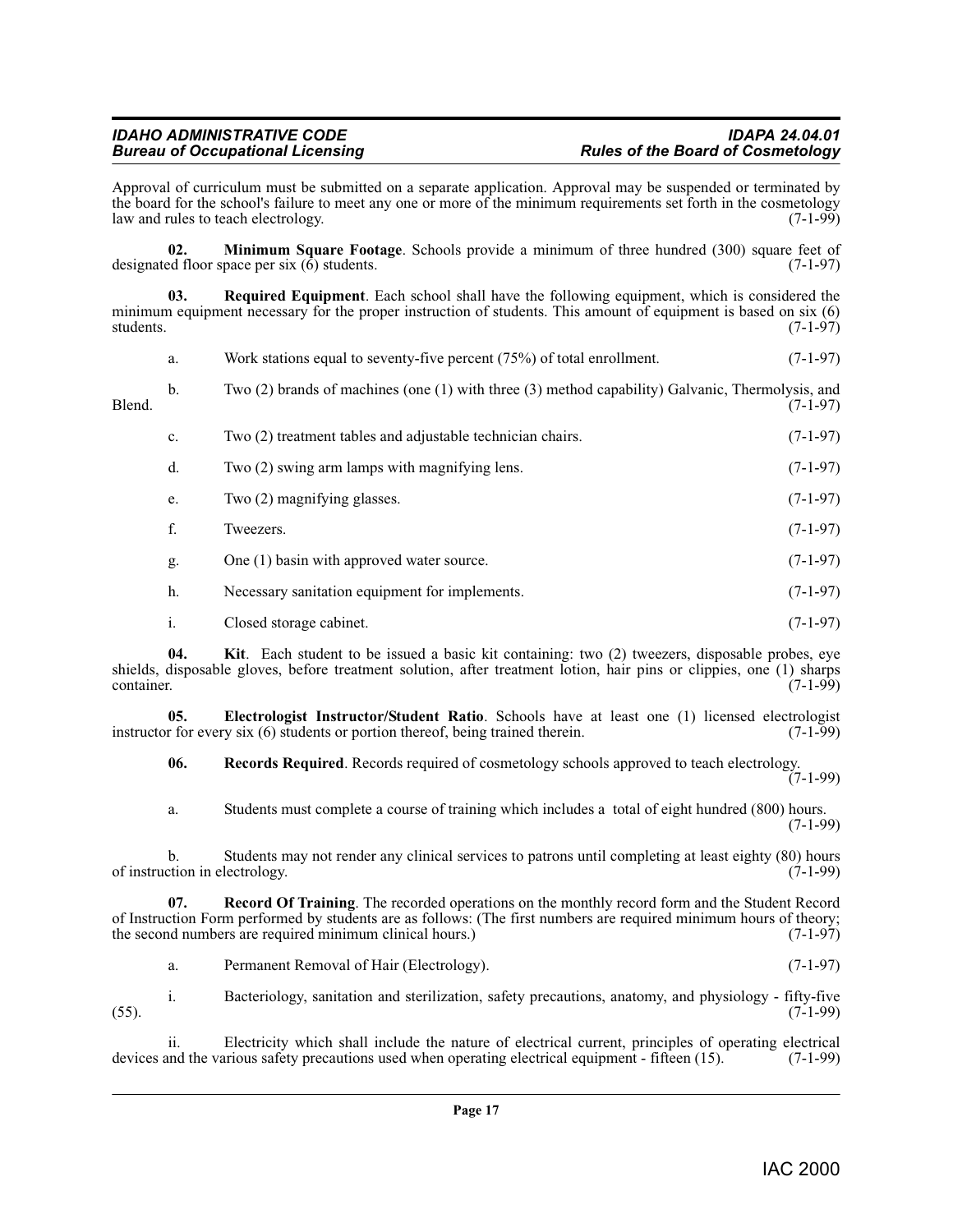iii. Electrolysis which shall include the use and study of galvanic current - fifteen/twenty (15/20).  $(7-1-99)$ 

iv. Thermolysis which shall include the use and study of high frequency current automatic and manual fifteen/fifty (15/50). (7-1-99)

v. A combination of high frequency and galvanic currents - fifteen/thirty (15/30). (7-1-99)

vi. The study and cause of hypertrichosis - fifteen  $(15)$ .  $(7-1-99)$ 

vii. Additional training of up to two hundred (200) hours may be taken in bookkeeping, salesmanship ic relations.  $(7-1-97)$ and public relations.

#### <span id="page-17-0"></span>**551. -- 559. (RESERVED).**

#### <span id="page-17-4"></span><span id="page-17-1"></span>**560. RULES FOR COSMETOLOGY SCHOOLS TEACHING ESTHETICS (Rule 560).**

Section 54-802 (p), Idaho Code, provides for the teaching of esthetics in cosmetology schools. (7-1-97)

<span id="page-17-2"></span>**01. Board Approval**. The board may approve a school to teach esthetics who makes application on forms provided by the board and who meets all the requirements set forth in the cosmetology law and these rules. Approval of curriculum must be submitted on a separate application. Approval may be suspended or terminated by the board for the school's failure to meet any one or more of the minimum requirements set forth in the cosmetology<br>law and rules to teach esthetics. (7-1-97) law and rules to teach esthetics.

<span id="page-17-3"></span>**02. Records Required**. Records required of schools teaching esthetics. (7-1-97)

a. Students must complete a course of training which includes: Two hundred fifty (250) clinical hours;<br>dred fifty (250) theory hours, for a total of five hundred (500) hours. (7-1-97) Two hundred fifty  $(250)$  theory hours, for a total of five hundred  $(500)$  hours.

b. Students may not render any clinical services to patrons until completing at least sixty (60) hours of on in esthetics. (7-1-97) instruction in esthetics.

c. The recorded operations on the monthly record form and the Student Record of Instruction Form performed by students are as follows: (The first numbers are required minimum hours of theory; the second numbers are required minimum clinical hours.) (7-1-97) are required minimum clinical hours.)

|       | i.             | Massage and Manipulation application of lotions, creams, etc. - thirty/sixty (30/60).               | $(7-1-99)$ |
|-------|----------------|-----------------------------------------------------------------------------------------------------|------------|
|       | ii.            | Cosmetics - thirty/sixty $(30/60)$ .                                                                | $(7-1-99)$ |
|       | iii.           | Machine Application: use of mechanical or electrical equipment - forty/eighty (40/80).              | $(7-1-99)$ |
| (55). | iv.            | Bacteriology, Sanitation and sterilization, safety precautions, anatomy and physiology - fifty-five | $(7-1-99)$ |
|       | V.             | Additional Training - sixty (60).                                                                   | $(7-1-99)$ |
|       | vi.            | Eyebrow arch and hair removal - fifteen/twenty (15/20).                                             | $(7-1-99)$ |
|       | vii.           | Special field sciences - fifteen/thirty (15/30).                                                    | $(7-1-99)$ |
|       | 03.            | Basic Kit. Each student shall be issued a basic skin care and cosmetic kit containing:              | $(7-1-99)$ |
|       | a.             | Basic skin care kit:                                                                                | $(7-1-99)$ |
|       | $\mathbf{1}$ . | Cleansing lotion                                                                                    | $(7-1-99)$ |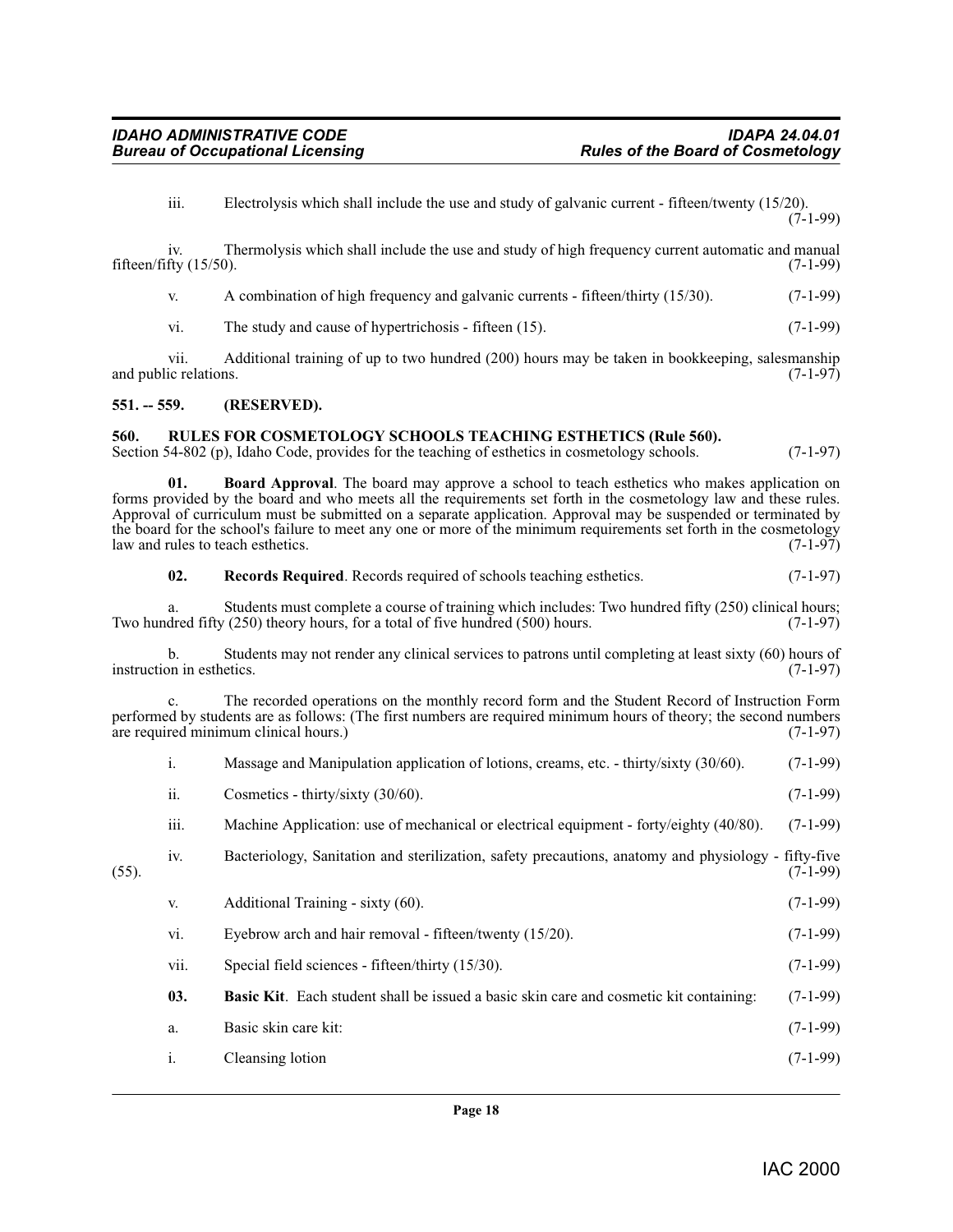|       | Bureau of Occupational Licensing | <b>Rules of the Board of Cosmetology</b> |  |
|-------|----------------------------------|------------------------------------------|--|
| ii.   | Toner;                           | $(7-1-99)$                               |  |
| iii.  | Moisturizer;                     | $(7-1-99)$                               |  |
| iv.   | Massage cream/oil;               | $(7-1-99)$                               |  |
| V.    | Two (2) facial sponges;          | $(7-1-99)$                               |  |
| vi.   | Five (5) spatulas;               | $(7-1-99)$                               |  |
| vii.  | One (1) masque brush;            | $(7-1-99)$                               |  |
| viii. | Protective eye covers;           | $(7-1-99)$                               |  |
| ix.   | Head and body drape; and         | $(7-1-99)$                               |  |
| X.    | Facial bowl.                     | $(7-1-99)$                               |  |
| $b$ . | Basic cosmetic kit:              | $(7-1-99)$                               |  |
| i.    | Foundation base;                 | $(7-1-99)$                               |  |
| ii.   | Translucent powder;              | $(7-1-99)$                               |  |
| ii.   | Eye pencil;                      | $(7-1-99)$                               |  |
| iii.  | Lip pencil;                      | $(7-1-99)$                               |  |
| iv.   | Eyeshadow;                       | $(7-1-99)$                               |  |
| V.    | Mascara;                         | $(7-1-99)$                               |  |
| vi.   | Blush;                           | $(7-1-99)$                               |  |
| vii.  | Lip color;                       | $(7-1-99)$                               |  |
| viii. | Lip brush;                       | $(7-1-99)$                               |  |
| ix.   | Eyebrow brush;                   | $(7-1-99)$                               |  |
| X.    | Two (2) cosmetic sponges;        | $(7-1-99)$                               |  |
| xi.   | Mascara applicator brush;        | $(7-1-99)$                               |  |
| xii.  | Make up cape; and                | $(7-1-99)$                               |  |
| xiii. | Mirror.                          | $(7-1-99)$                               |  |
|       |                                  |                                          |  |

*IDAHO ADMINISTRATIVE CODE IDAPA 24.04.01*

### <span id="page-18-0"></span>**561. -- 569. (RESERVED).**

# <span id="page-18-3"></span><span id="page-18-1"></span>**570.** RULES FOR COSMETOLOGY SCHOOLS TEACHING NAIL TECHNOLOGY (Rule 570).<br>Section 54-802 (d), Idaho Code, provides for the teaching of nail technology in cosmetology schools. (7-1-97)

Section 54-802 (d), Idaho Code, provides for the teaching of nail technology in cosmetology schools.

<span id="page-18-2"></span>**01. Board Approval**. The board may approve a school to teach nail technology who makes application on forms provided by the board and who meets all the requirements set forth in the cosmetology law and these rules. Approval of curriculum must be submitted on a separate application. Approval may be suspended or terminated by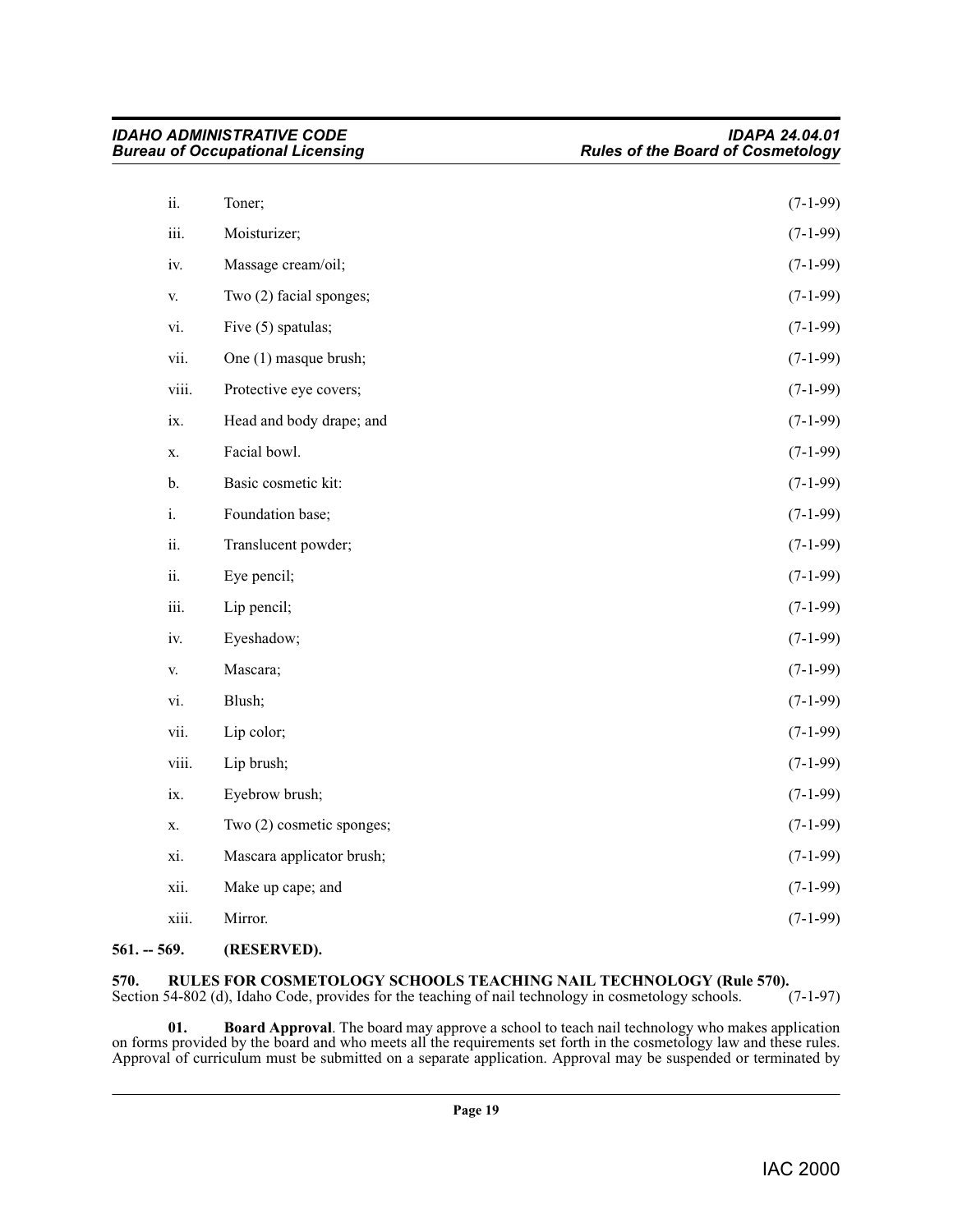the board for the school's failure to meet any one or more of the minimum requirements set forth in the cosmetology<br>(7-1-97) law and rules to teach nail technology. law and rules to teach nail technology.

<span id="page-19-4"></span>**02.** Records Required. Records required of schools teaching nail technology. (7-1-97)

a. Students may not render any clinical services to patrons until the student has completed at least forty (40) hours of instruction. All work done on patrons must be completed by students and supervised by instructors.  $(7-1-97)$ instructors. (7-1-97)

**03. Record Of Training**. The recorded operations on the monthly record form and the Student Record of Instruction Form performed by students are formed nails ten (10) sets, finished tips ten (10) sets, wraps and mends ten  $(10)$  sets, basic manicure fifty  $(50)$ , pedicure five  $(5)$ . (7-1-97)

### <span id="page-19-0"></span>**571. -- 599. (RESERVED).**

#### <span id="page-19-1"></span>**600. COSMETOLOGY, ELECTROLOGY INSTRUCTOR RULES (Rule 600).**

#### <span id="page-19-5"></span><span id="page-19-2"></span>**01. Requirements For Instructor License**. (7-1-97)

a. Application for an instructor license shall be made on forms furnished by the board and nied with the required fees. (7-1-97) accompanied with the required fees.

b. Section 54-805(2)(8), Idaho Code, provides for twelve (12) semester college credit hours or equivalent, as approved by the board, or successful completion of the examination required by board rules. Credit hours must be obtained from the Education Department, Speech Communications Department or from the Psychology/Sociology Department and other credit at the discretion of the Board. (7-1-97) Psychology/Sociology Department and other credit at the discretion of the Board.

c. Equivalent:  $(7-1-97)$ 

i. Teaching seminars directed to cosmetology or electrology must be approved by the board. Fourteen (14) clock hours is equivalent to one (1) semester college credit hour in an approved seminar. Verification of satisfactory completion must be submitted to the board for their approval.  $(7-1-99)$ satisfactory completion must be submitted to the board for their approval.

ii. Verified satisfactory teaching as a qualified instructor from another state three (3) of the previous vears immediately prior to application. five  $(5)$  years immediately prior to application.

Experience Requirements for Instructor Applicant (Reference Section 54-805(2)(8), Idaho Code). Five (5) years experience is deemed "immediately preceding" if obtained during the seven (7) year period immediately preceding application for licensure. (7-1-97)

e. An electrologist with fewer than five (5) years' experience as a licensed electrologist must complete three (3) months, five hundred (500) hours of teacher's training in a cosmetology school approved to teach electrology as set forth in Subsection 550.08. (7-1-99)

#### <span id="page-19-3"></span>**02. Examination Dates And Places**. (7-1-97)

a. Instructor examinations will be held in conjunction with the board meeting in Boise on the Tuesday following the first (1st) Monday of February, June and October. (7-1-97)

<span id="page-19-7"></span>b. The dates and places of examination are subject to change. (7-1-97)

**03. Termination**. All application records in the bureau of applicants who have not qualified for reexamination within five (5) years of notification of failure in any examination under the Cosmetology Law will be terminated and destroyed. (7-1-97)

<span id="page-19-6"></span>**04. Scope And Requirement Of Examination For License**. (7-1-97)

**Rules of the Board of Cosmetology**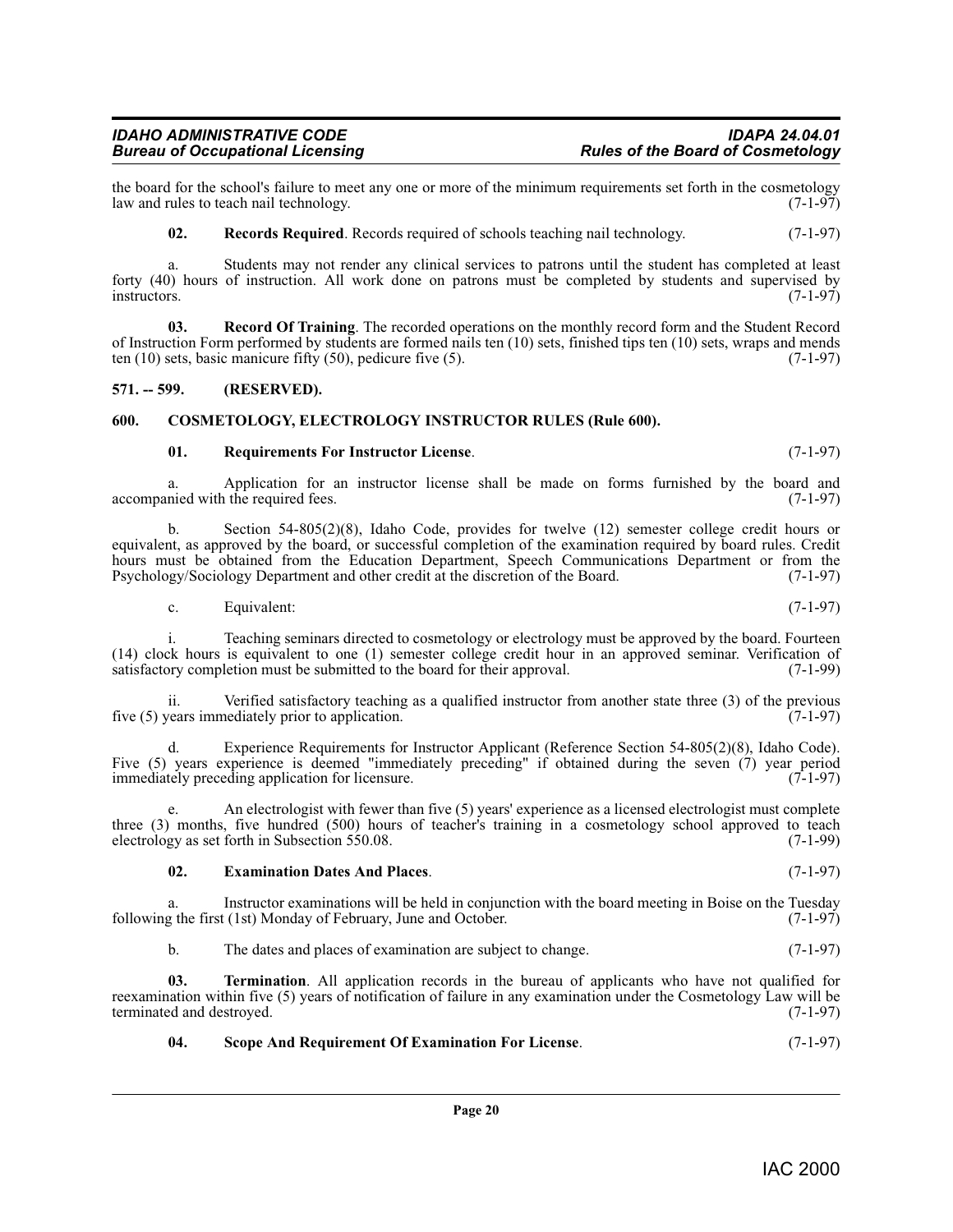# *IDAHO ADMINISTRATIVE CODE IDAPA 24.04.01*

a. Examination will consist of both a practical and written examination. The written examination will be in two parts: a national theory examination and an Idaho jurisprudence examination. b. Mannequin shall be used in lieu of model. (7-1-97)

c. Examinee would be required to demonstrate to the board ability to teach cosmetology services. One subject to be assigned when accepted for examination and a subject to be drawn at the time of the examination. (7-1-97)

d. Supplies required for the instructor's examination. Bring sufficient materials and supplies to rate in assigned category. (7-1-97) demonstrate in assigned category.

**05.** Instructor Reexamination. To be eligible, an applicant must obtain two hundred (200) hours al training in a school of cosmetology as a student instructor. (7-1-97) additional training in a school of cosmetology as a student instructor.

#### <span id="page-20-2"></span><span id="page-20-0"></span>**06. Requirements For Student Instructor**. (7-1-97)

a. A student instructor shall file an application on forms provided by the board before beginning training and shall at all times be under the direct supervision of a licensed instructor. (7-1-97)

b. The time spent as a student instructor to meet instructor licensure requirements will not be credited ars experience required for an instructor license. (7-1-97) to the years experience required for an instructor license.

<span id="page-20-3"></span>c. One (1) year experience may be obtained within a school upon completion of instructor training.  $(7-1-97)$ 

d. Six (6) months is considered to be one thousand  $(1,000)$  hours of training. Three (3) months is ed to be five hundred (500) hours of training.  $(7-1-97)$ considered to be five hundred (500) hours of training.

**07. Student Registration**. Schools are required to register all students with the board prior to any instruction. Student registration fee must be submitted at time of registration. (7-1-97) providing any instruction. Student registration fee must be submitted at time of registration.

**Record Of Training**. The number of required operations on a monthly Record Form and Student Record of Instruction Form are as follows: (The first numbers are required operations for six (6) months/one thousand (1,000) hours of training; the second numbers are required operations for three (3) months/five hundred (500) hours of training.)  $(7-1-97)$ of training.)  $(7-1-97)$ 

<span id="page-20-1"></span>

| a. | Lesson Planning - twenty-five/ten $(25/10)$ .                         | $(7-1-99)$ |
|----|-----------------------------------------------------------------------|------------|
| b. | Audio Visual Aid Preparation - twenty-five/ten (25/10).               | $(7-1-99)$ |
| c. | Theory Class. Teach twenty-five (25) classes/Teach ten (10) classes.  | $(7-1-99)$ |
| d. | Practical Demonstrations - twenty-five/ten (25/10).                   | $(7-1-99)$ |
| e. | Testing and Evaluation Theory. - Fifteen (15) theory/five (5) theory. | $(7-1-99)$ |
|    | Testing and Evaluation. - Fifteen (15) practical/five (5) practical.  | $(7-1-99)$ |
|    |                                                                       |            |

- g. Clinic Floor Supervision Seven hundred/three hundred (700/300). (7-1-99)
- h. Related Subjects One hundred fifty/fifty-five (150/55). (7-1-99)
- i. Counseling. (7-1-97)
- ii. Record Keeping. (7-1-97)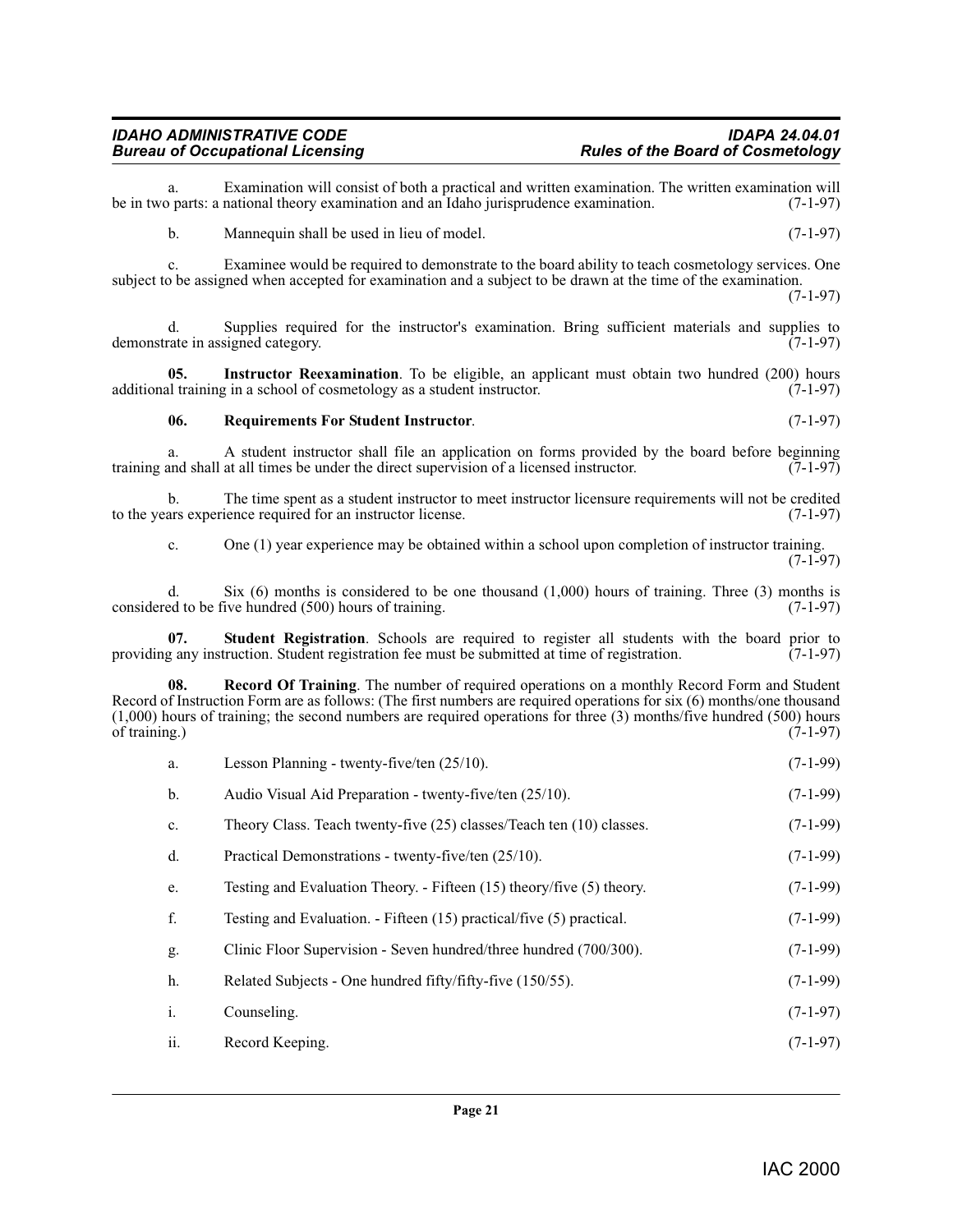<span id="page-21-5"></span>iii. Business and Reception. (7-1-97)

#### <span id="page-21-0"></span>**601. -- 699. (RESERVED).**

#### <span id="page-21-1"></span>**700. COSMETOLOGY - ELECTROLOGY, ESTHETICS, AND NAIL TECHNOLOGY APPRENTICE TRAINING (Rule 700).**

Sections 54-805(6)(c) and 54-807, Idaho Code, provide for the practice of apprentices. (7-1-99)

<span id="page-21-6"></span>**Cosmetology Apprentices**. There must be at least one (1) licensed cosmetology instructor and one (1) licensed cosmetologist in any cosmetological establishment at all times for each apprentice who is being trained therein. (7-1-99)

<span id="page-21-7"></span>**02. Electrology Apprentices**. Apprentice training must be obtained under the direct personal supervision of an electrologist instructor. An electrologist instructor may train no more than one (1) apprentice at a time. (7-1-99)

<span id="page-21-8"></span>**03. Esthetics Apprentices**. There must be at least one (1) licensed cosmetology instructor and one (1) licensed cosmetologist or licensed esthetician in any cosmetological establishment at all times for each apprentice who is being trained therein. (7-1-99)

<span id="page-21-10"></span>**04. Nail Technology Apprentices**. There must be at least one (1) licensed cosmetology instructor and one (1) licensed cosmetologist or nail technician in any cosmetological establishment at all times for each apprentice<br>who is being trained therein. who is being trained therein.

<span id="page-21-9"></span>**05.** Filing Application. Application for license as an apprentice must be made on forms furnished by the board. (7-1-97) the board.  $(7-1-97)$ 

<span id="page-21-2"></span>**06. Application For Apprentice**. The application submitted for an apprentice license must list the names and license numbers of the licensed cosmetologists, electrologists, estheticians, and nail technicians employed<br>in the establishment in which an apprentice will serve apprenticeship. (7-1-99) in the establishment in which an apprentice will serve apprenticeship.

<span id="page-21-11"></span>**07. Prior To Beginning Training**. Prior to beginning of training, the instructor for any apprenticeship mit and have board approval of a curriculum for the entire apprenticeship training. (7-1-99) must submit and have board approval of a curriculum for the entire apprenticeship training.

<span id="page-21-3"></span>**08. Application Must Be Accompanied By Proof Of Meeting Educational Requirements**. Applications must be accompanied by proof of having satisfactorily completed two (2) years of high school (tenth grade) or having equivalent education. If applicant is a high school graduate, a photostatic copy of the high school diploma may be submitted. A letter written on high school stationery, signed by an officer of the high school, may be forwarded with the application. Such letter shall indicate that the applicant has satisfactorily completed the tenth grade and is eligible to commence the eleventh grade. Do not send original high school diploma to the board.

(7-1-97)

<span id="page-21-12"></span>**09.** Submit Proof Of Birth. Apprentices must furnish a copy of their birth certificate or other le proof of birth with application. (7-1-97) acceptable proof of birth with application.

**10. Apprentice License**. An apprentice license must be obtained from the board before training as an apprentice begins. An original apprentice license shall be dated and valid until such time as said apprentice is no longer enrolled as an apprentice is said establishment. (7-1-99)

<span id="page-21-4"></span>**11. Records Required**. Establishments training apprentices must maintain records as set forth: (7-1-97)

| а.             | For cosmetology apprentice in Subsection 500.05.     | $(7-1-99)$ |
|----------------|------------------------------------------------------|------------|
| b.             | For electrology apprentice in Subsection 550.06.a.i. | $(7-1-99)$ |
| $\mathbf{c}$ . | For esthetics apprentice in Subsection 560.02.       | $(7-1-99)$ |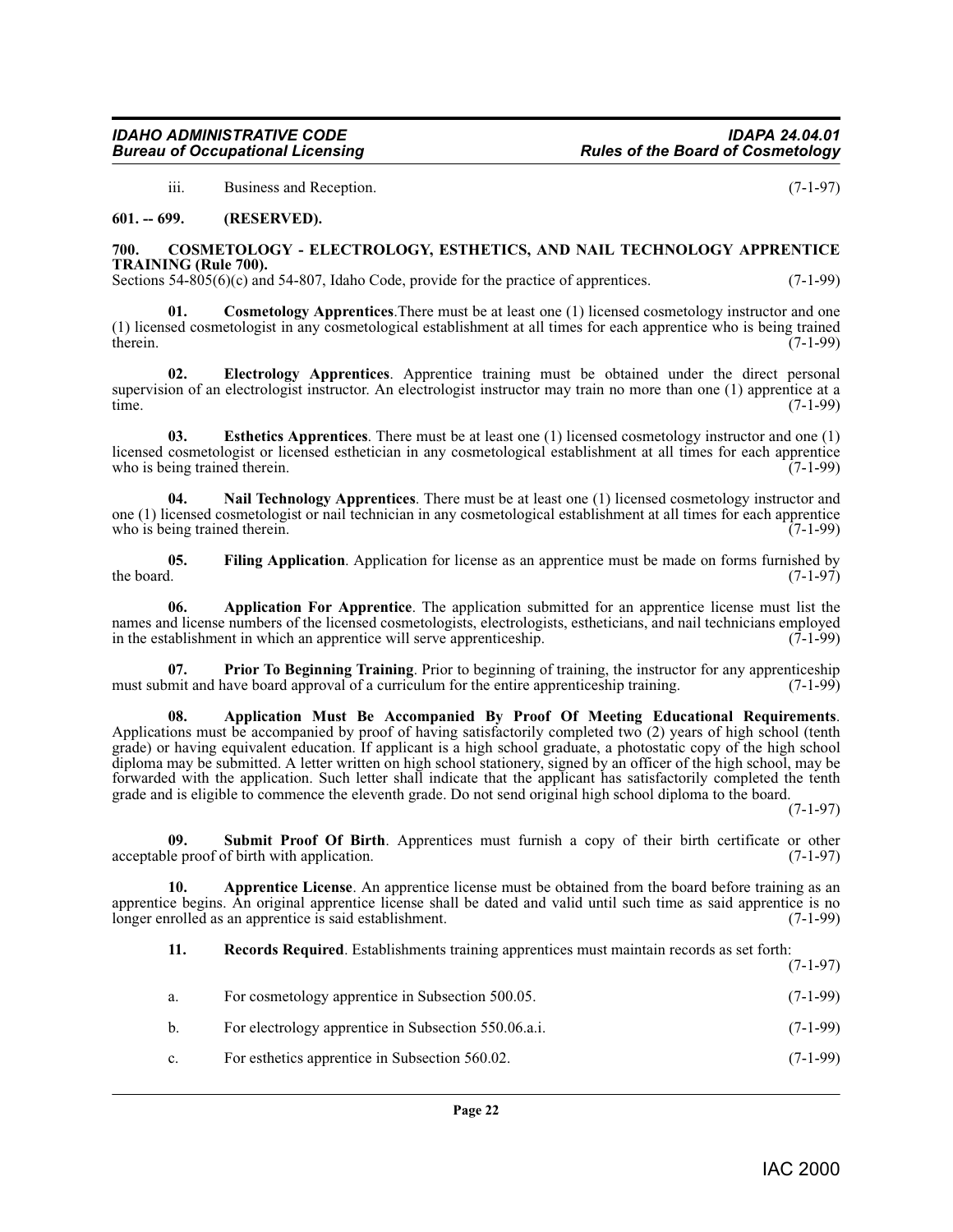<span id="page-22-11"></span>

| d.  | For nail technology apprentice in Subsection 570.02.                                                                                                                         | $(7-1-99)$ |
|-----|------------------------------------------------------------------------------------------------------------------------------------------------------------------------------|------------|
| 12. | <b>Record Of Training.</b> The operations to be recorded on the monthly record form and the Student<br>Record of Instruction form performed by apprentices are as set forth: | $(7-1-97)$ |
| a.  | For cosmetology apprentice in Subsection 500.06.                                                                                                                             | $(7-1-97)$ |
| b.  | For electrology/esthetic apprentice in Subsection 550.07.                                                                                                                    | $(7-1-97)$ |
|     |                                                                                                                                                                              |            |

- c. For esthetics apprentice in Subsection 560.02.c. (7-1-99)
- <span id="page-22-3"></span>d. For nail technology apprentice in Subsection 570.03. (7-1-99)

**13. Discontinuance Of A Course**. When an apprentice discontinues a course of study, the salon is to complete a Record of Instruction Form with the credited hours completed by the apprentice. This form is to be submitted to the board. If an apprentice discontinues a course of training and does not transfer to another salon within sixty (60) days, the apprentice license is automatically canceled and is to be submitted to the board along with the Record of Instruction. (7-1-97)

<span id="page-22-2"></span>**14. Before Resuming Training**. Before resuming training, after having discontinued a course, an apprentice must file a new application and pay an additional fee. The apprentice must receive a license before resuming training. (7-1-97) resuming training.

<span id="page-22-4"></span>**15. Discontinuance Of Establishment Training Apprentices**. If a licensed establishment where apprentices are being trained discontinues to operate as a salon, records of instruction covering all apprentices obtaining training at the time of discontinuance or prior thereto, must be filed in the office of the board obtaining training at the time of discontinuance or prior thereto, must be filed in the office of the board.

<span id="page-22-9"></span>**16. Out Of State Apprenticeship**. Prior to commencing a course of study in an Idaho approved establishment, an apprentice applicant is required to file with the board a copy of the record of instruction from the out of state apprenticeship. For purposes of this section, the record of instruction will be a statement which gives detailed information regarding operations and hours of training, and which is to be verified by the licensing agency or instructor(s) in the state in which the training was obtained. (7-1-97)  $instructor(s)$  in the state in which the training was obtained.

### <span id="page-22-0"></span>**701. -- 799. (RESERVED).**

### <span id="page-22-6"></span><span id="page-22-1"></span>**800. INSPECTION AND SANITARY RULES. (Rule 800).**

Each cosmetological establishment and school of cosmetology and barber shop and school of barbering is subject to inspection by the board or its designated agents in accordance with the following rules (reference Section 54-824, and 54-524, Idaho Code). Maximum possible score is indicated by number.

<span id="page-22-10"></span>**01. Premises**. All shops and schools shall be open to inspection during business hours to authorized agents of the Cosmetology/Barber boards. Shops and schools must be separated from living areas by substantial walls and/or closable doors. All shops and schools must be maintained in an orderly manner and shall be heated, lighted, and ventilated so as to be safe and comfortable to the operators and patrons. Score five  $(5)$   $(7-1-97)$ and ventilated so as to be safe and comfortable to the operators and patrons. Score five (5)

<span id="page-22-5"></span>**02. Floors, Walls, And Ceilings**. Floors, walls, ceilings, furniture, and all other fixtures shall be kept clean and in good repair at all times. Score five  $(5)$  (7-1-97)

<span id="page-22-7"></span>**Instrument Cleaning**. All instruments used by operators shall be thoroughly cleaned after each use and/or sanitation. Score fifteen (15) and prior to storage and/or sanitation. Score fifteen  $(15)$ 

<span id="page-22-8"></span>**04. Instrument Sanitation**. All instruments used by operators shall be sanitized after cleaning and prior to use on each patron, with a sanitizing agent registered by the Environmental Protection Agency as Hospital Grade or better. Every precaution shall be taken to prevent the transfer of disease-causing pathogens from person to person. Score fifteen  $(15)$  (7-1-97)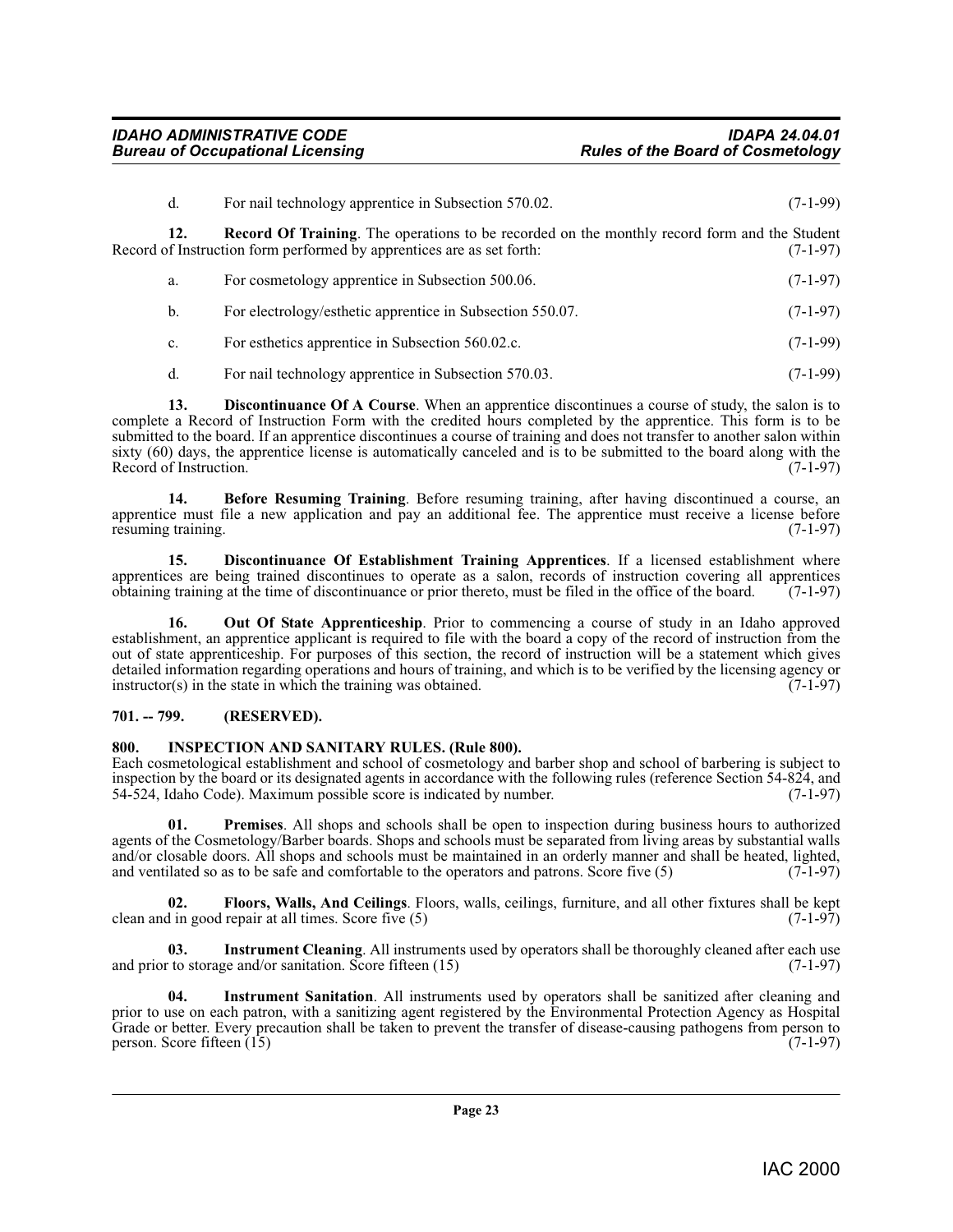# *IDAHO ADMINISTRATIVE CODE IDAPA 24.04.01*

<span id="page-23-10"></span>**05. Towels**. Clean towels shall be used for each patron. A clean paper or cloth neckband shall be used to provide a sanitary barrier which shall be maintained between each patron's neck and all multi-use capes. Paper towels and paper neckstrips shall be disposed of after one  $(1)$  use. Score five  $(5)$   $(7-1-97)$ towels and paper neckstrips shall be disposed of after one  $(1)$  use. Score five  $(5)$ 

<span id="page-23-8"></span>**06. Storage Of Equipment**. All instruments, towels, and linens shall be stored in clean, closed cabinets, drawers, and/or containers after they are cleaned and sanitized. Score five (5) (7-1-97)

**07. Dispensers**. All solutions and/or compounds shall be clearly labeled, maintained, and dispensed in a sanitary manner. All single-use applicators shall be disposed of after one (1) use. Paraffins, waxes and all other solutions and/or compounds shall be maintained free of any foreign contaminants. Score five (5) (7-1-99)

<span id="page-23-12"></span><span id="page-23-11"></span><span id="page-23-9"></span><span id="page-23-4"></span>**08.** Uniforms. All clothing worn by operators shall be clean and washable. Score five (5) (7-1-97)

**09. Water Supply**. Water supplies shall be from an approved source. Sufficient basins with hot and cold running water, approved drainage systems, soap and single-use towels shall be conveniently located within the work area. Every operator and/or student shall wash their hands prior to providing service to any patron. Score ten (10) (7-1-97)  $(10)$   $(7-1-97)$ 

**10. Toilet Facilities**. Clean, adequate and convenient toilet facilities, located and accessible from within the building where the shop or school is located, shall be available for use by operators and patrons. A basin with hot and cold running water, approved drainage systems, soap and single-use towels shall be provided within said facilities. Score ten (10) (7-1-97) facilities. Score ten  $(10)$ 

<span id="page-23-7"></span>**11. Safety**. Each shop and school shall have a clearly identifiable first-aid kit readily accessible on the premises. No animals are allowed in shops or schools except those animals trained to provide service to the physically impaired. Score five (5) (7-1-97) physically impaired. Score five  $(5)$ 

<span id="page-23-5"></span>**12. Licenses And Certificates**. All shops and schools must be licensed prior to their operation and must be under the direct supervision of a licensed operator. A current shop and/or school license, valid operator license(s) or permit(s), a copy of these rules, and a valid classification card shall be conspicuously displayed in the work area of each shop and/or school for the information of operators, board agents, and the public in general. Score fifteen (15) (7-1-97) fifteen  $(15)$  (7-1-97)

<span id="page-23-2"></span>**13. Classification Of Shops And Schools**. Following an inspection, each shop and school will receive classification as follows:  $100\% - 90\% = \pi A''$ ;  $89\% - 80\% = \pi B''$ ;  $79\%$  and below =  $\pi C''$ . The  $\pi C''$  classification denotes an unacceptable rating and improvements are required within thirty (30) days for continued operation. (7-1-97)

### <span id="page-23-0"></span>**801. -- 814. (RESERVED).**

### <span id="page-23-1"></span>**815. DISCIPLINE (Rule 815).**

### <span id="page-23-6"></span><span id="page-23-3"></span>**01. Proposed Fines**.

| <b>VIOLATION</b>                                                                                                                                                              | <b>MAXIMUM FINE</b><br>(each violation) |
|-------------------------------------------------------------------------------------------------------------------------------------------------------------------------------|-----------------------------------------|
| <b>Operating An Unlicensed Establishment/School.</b><br>Includes: Failure to obtain original license (includes change of ownership or location);<br>Failure to renew license; | \$ 500<br>\$250                         |
| <b>Unlicensed Practice.</b><br>Includes: Failure to renew license;<br>Practice beyond the scope of license/permit;<br>Practice with an altered license/permit.                | \$ 250<br>\$250<br>\$1,000              |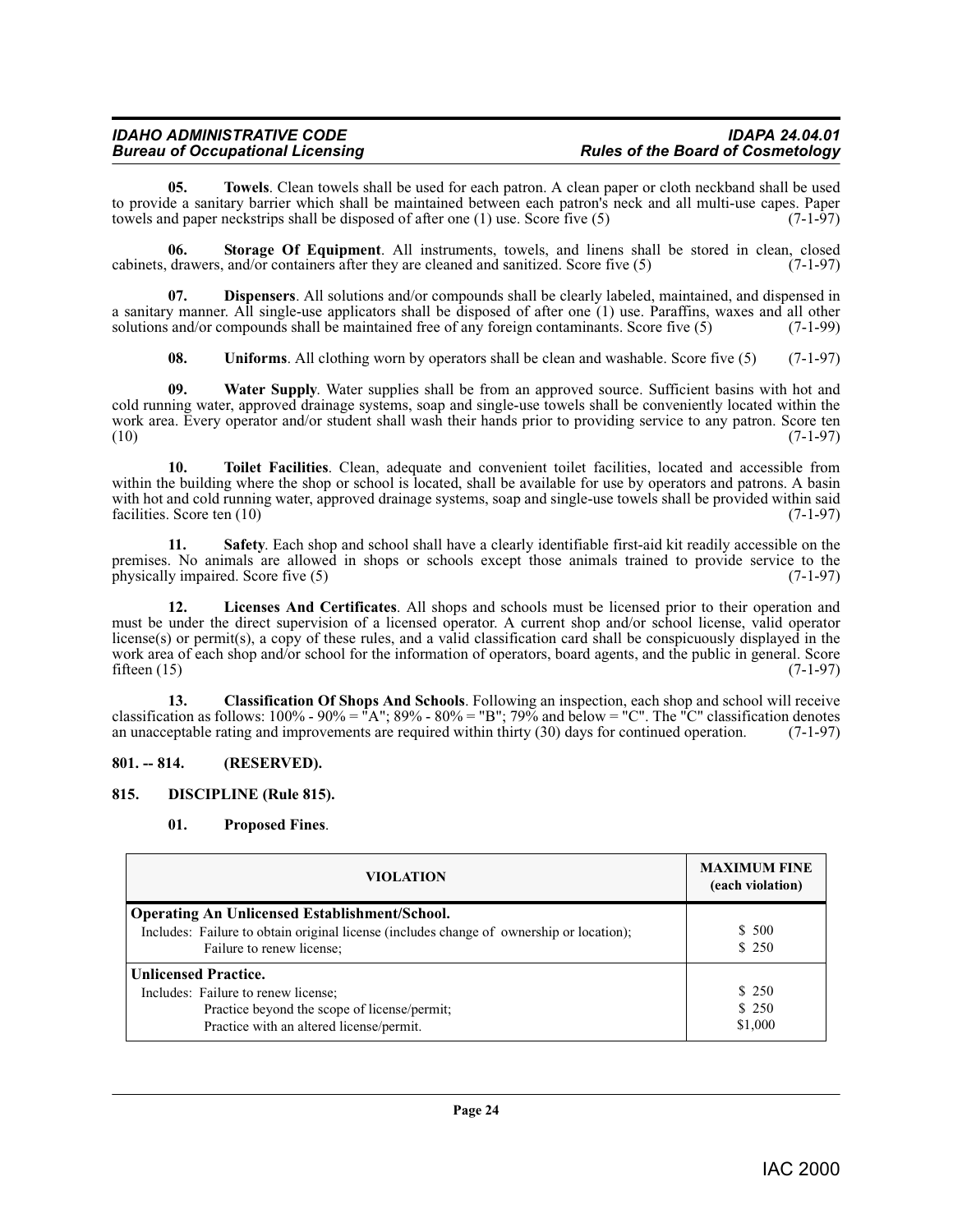## *IDAHO ADMINISTRATIVE CODE IDAPA 24.04.01* **Rules of the Board of Cosmetology**

| <b>VIOLATION</b>                                                                                                                                                                                                                                                                                                                                                                                                                                                                                                                                                                                                                                                                                                                                                                                                                                                                                                                                             | <b>MAXIMUM FINE</b><br>(each violation) |
|--------------------------------------------------------------------------------------------------------------------------------------------------------------------------------------------------------------------------------------------------------------------------------------------------------------------------------------------------------------------------------------------------------------------------------------------------------------------------------------------------------------------------------------------------------------------------------------------------------------------------------------------------------------------------------------------------------------------------------------------------------------------------------------------------------------------------------------------------------------------------------------------------------------------------------------------------------------|-----------------------------------------|
| <b>Allowing Unlicensed Practice.</b>                                                                                                                                                                                                                                                                                                                                                                                                                                                                                                                                                                                                                                                                                                                                                                                                                                                                                                                         | \$1,000                                 |
| Includes: Owners, Employees, Renters/Leasees, Partners, Family Members, Others.                                                                                                                                                                                                                                                                                                                                                                                                                                                                                                                                                                                                                                                                                                                                                                                                                                                                              |                                         |
| <b>Practice In An Unlicensed Establishment.</b>                                                                                                                                                                                                                                                                                                                                                                                                                                                                                                                                                                                                                                                                                                                                                                                                                                                                                                              | \$ 250                                  |
| Includes: Owners, Employees, Renters/Leasees, Partners, Family Members, Others.                                                                                                                                                                                                                                                                                                                                                                                                                                                                                                                                                                                                                                                                                                                                                                                                                                                                              |                                         |
| Failing To Allow The Inspection Of An Establishment.<br>Includes: Failure to admit investigator during business hours;<br>Obstructing/hindering the inspection process;<br>Threatening or exerting physical harm to investigators;<br>Allowing acts of obstruction or harm to occur.                                                                                                                                                                                                                                                                                                                                                                                                                                                                                                                                                                                                                                                                         | \$1,000                                 |
| <b>Failing To Correct Unacceptable Conditions Within 30 Days.</b><br>Includes: Failure to separate other business/living areas;<br>Failure to maintain floors, walls, ceilings in good repair;<br>Failure to adequately clean instruments;<br>Failure to adequately sanitize instruments;<br>Failure to use clean towels;<br>Failure to maintain sanitary barrier with multi-use capes;<br>Failure to appropriately store instruments/equipment;<br>Failure to appropriately maintain/dispense products;<br>Failure to wear clean washable clothing;<br>Failure to maintain approved water supply;<br>Failure to maintain approved toilet facilities;<br>Failure to wash hands prior to service;<br>Failure to provide first aid kits;<br>Failure to keep pets or birds out of establishment;<br>Failure to prevent fire or safety hazard;<br>Failure to conspicuously display required certificates;<br>Failure to conspicuously display required licenses. | \$250                                   |

(7-1-99)

<span id="page-24-4"></span>**02. Fine In Addition To Other Discipline**. For any one (1) or combination of those violations noted under Section 54-816 or 54-819, Idaho Code, the Board may impose a fine of up to one thousand dollars (\$1000) in addition to any refusal to issue, revocation, or suspension of any certificate or license. (7-1-99)

<span id="page-24-3"></span>**03. Costs And Fees In Disciplinary Proceeding**. The Board may order all licensed practitioners to pay the costs and fees incurred by the Board in the investigation or prosecution of the licensee for violation of Section 54-816, Idaho Code. (7-1-99)

### <span id="page-24-0"></span>**816. -- 825. (RESERVED).**

### <span id="page-24-1"></span>**826. RULE MAKING HISTORY PRIOR TO JULY 1, 1993. (Rule 826).**

<span id="page-24-5"></span>RULES AS ADOPTED April 21, 1992, EFFECTIVE May 11, 1992 REISSUED July 1, 1993.

<span id="page-24-2"></span>**827. -- 999. (RESERVED).**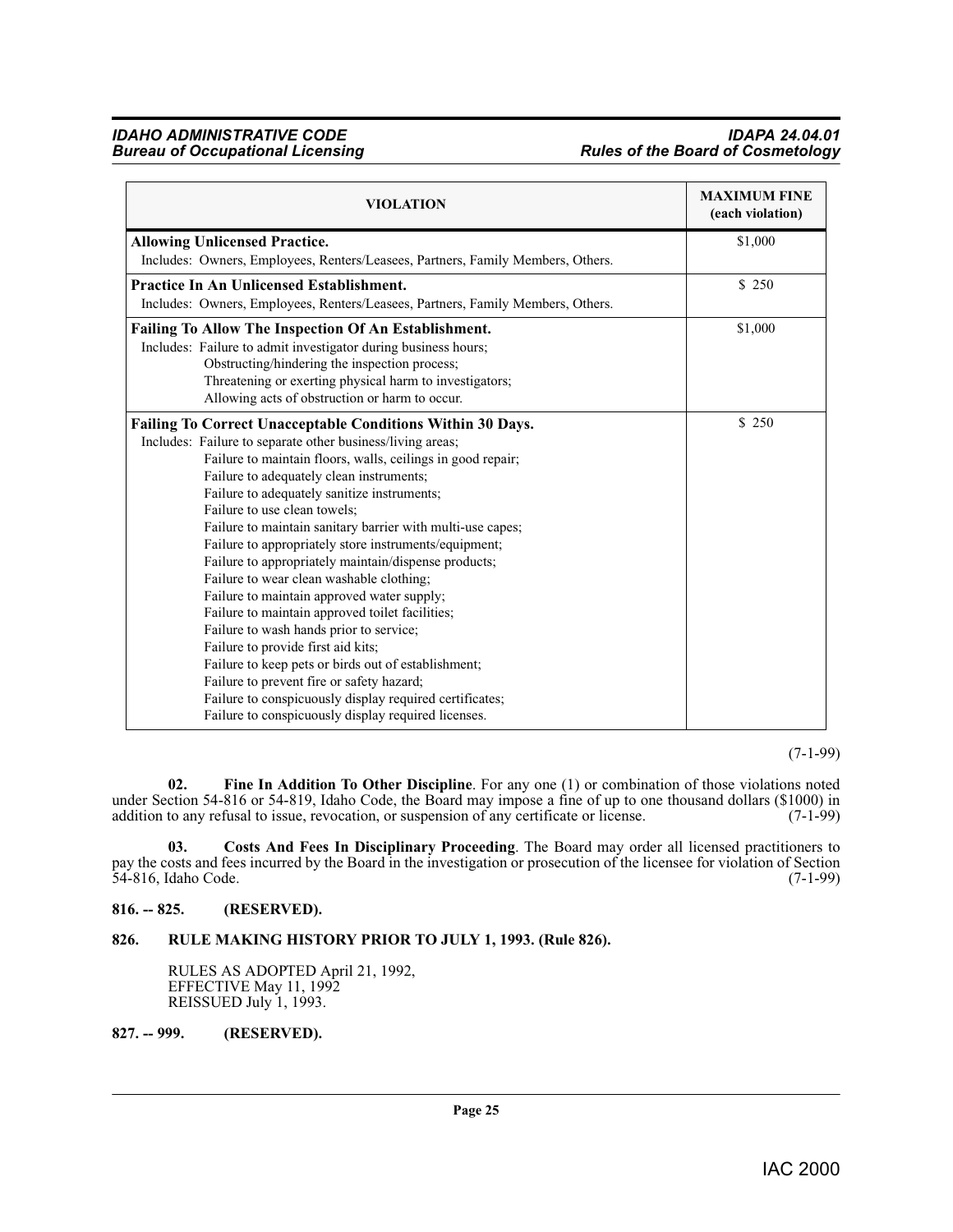# *Subject Index*

#### **A**

Addition Of An Owner, Cosmetological Establishment [9](#page-8-4) Addition Of An Owner, Cosmetological School [16](#page-15-4) Address Of The Idaho Board Of Cosmetology [3](#page-2-8) Adequate Space [14](#page-13-8) Adequate Toilet Facilities [9](#page-8-5) All Certificates Expire December 31 [6](#page-5-4) Annual Review Of Curriculum And Catalog [14](#page-13-9) Application And Fee For Permit To Demonstrate Or Teach Cosmetology [7](#page-6-6) Application Before Opening And Operating A School [14](#page-13-10) Application For Apprentice [22](#page-21-2) Application For License By Examination [7](#page-6-7) Application Must Be Accompanied By Endorsement Fee And Original License Fee [6](#page-5-5) Application Must Be Accompanied By Proof Of Meeting Educational Requirements, Licensure By Endorsement [6](#page-5-6) Application Must Be Accompanied By Proof Of Meeting Educational Requirements, Two Years Of High School [22](#page-21-3) Applications [7](#page-6-8) Applications Must Be Complete To Be Accepted [7](#page-6-9) Applications, Licensure And Operation Of Primary And Contiguous Establishments [8](#page-7-1) Apprentice License [22](#page-21-4) Appropriate Model [13](#page-12-6)

#### **B**

Before Resuming Training [23](#page-22-2) Board [3](#page-2-9) Board Approval, Schools Teaching Esthetics [18](#page-17-2) Board Approval, To Teach Electrology [16](#page-15-5) Board Approval, To Teach Nail Technology [19](#page-18-2) Board Meetings [4](#page-3-2) Board Member Qualifications [4](#page-3-3) Board Must Be Informed Of All Changes, Cosmetological Establishment [9](#page-8-6) Board Must Be Informed Of All Changes, Cosmetological School [16](#page-15-6)

Board Qualifications - Procedures - Meetings - Policies [4](#page-3-4) Bureau [3](#page-2-10) Businesses Other Than Cosmetological Establishments Or Barber Shops [8](#page-7-2) **C**

CPAT Test [7](#page-6-10) Certificate Of Graduation [3](#page-2-11) Certification Of Licensure [6](#page-5-7) Change Of Ownership Or Location, Cosmetological Establishment [9](#page-8-7) Change Of Ownership Or Location, Cosmetological School [16](#page-15-7) Chief [3](#page-2-12) Classification Of Shops And Schools [24](#page-23-2) Conditions For Issuance [9](#page-8-8) Contiguous Establishment License [8](#page-7-3) Cosmetological Establishment Changes In - Ownership - Location - Licensure Requirements [9](#page-8-9) Cosmetological School Changes In - Ownership - Location - Licensure Requirements [16](#page-15-8) Cosmetology - Electrology, Esthetics, And Nail Technology Apprentice Training [22](#page-21-5) Cosmetology Apprentices [22](#page-21-6) Cosmetology Licensure Examination [11](#page-10-3) Cosmetology Requirements For Licensure By Examination [9](#page-8-10) Cosmetology, Electrology Instructor Rules [20](#page-19-2) Costs And Fees In Disciplinary Proceeding [25](#page-24-3) Credit For Experience [10](#page-9-6) Credit For Training [9](#page-8-11) Credit Given For Training, Electrology [10](#page-9-7) Credit Given For Training, Esthetics [10](#page-9-8) Credit Given For Training, Nail Technology [10](#page-9-9) Current License [3](#page-2-13)

## **D**

Dates And Places [11](#page-10-4) Deadline Date For Filing [7](#page-6-11) Default [6](#page-5-8) Definitions [3](#page-2-14) Deletion Of An Owner, Cosmetological Establishment [9](#page-8-12) Deletion Of An Owner, Cosmetological School [16](#page-15-9) Discipline [24](#page-23-3) Discontinuance Of A Course [23](#page-22-3)

Discontinuance Of Establishment Training Apprentices [23](#page-22-4) Discontinuance Of School [16](#page-15-10) Dispensers [24](#page-23-4)

## **E**

Electrologist Instructor/Student Ratio [17](#page-16-0) Electrology Apprentices [22](#page-21-7) Electrology Examination [12](#page-11-4) Electrology Requirements For Licensure By Examination [10](#page-9-10) Eligibility For Reexamination [11](#page-10-5) Endorsement Certification [4](#page-3-5) Endorsement May Be Required [6](#page-5-9) Establishing Equivalency In Lieu Of Tenth Grade Education [7](#page-6-12) Establishment [3](#page-2-15) Esthetics Apprentices [22](#page-21-8) Esthetics Examination [12](#page-11-5) Esthetics Requirements For Licensure By Examination [10](#page-9-11) Examination Dates And Places [20](#page-19-3) Examination Fees [5](#page-4-2) Examinations - General [11](#page-10-6)

# **F**

Failure To Pass Examination [11](#page-10-7) Fees [5](#page-4-3) Fees Shall Not Be Prorated Or Returnable [6](#page-5-10) Fees Which May Be Refunded [7](#page-6-13) Filing Application, Electrology, Esthetics, And Nail Technology Apprentice Training [22](#page-21-9) Filing Application, Licensure By Endorsement [6](#page-5-11) Filing Of Record Of Instruction, Cosmetology [9](#page-8-13) Filing Of Record Of Instruction, Electrology [10](#page-9-12) Filing Of Record Of Instruction, Nail Technology [10](#page-9-13) Filing of Record of Instruction, Esthetics [10](#page-9-14) Fine In Addition To Other Discipline [25](#page-24-4) First-Aid Kit [4](#page-3-6) Floors, Walls And Ceilings [23](#page-22-5)

# **G**

GED Test [7](#page-6-14) Gender [3](#page-2-16)

## **H**

Hospital Grade [4](#page-3-7) Hours Credit Toward Licensure, Cosmetology [10](#page-9-15)